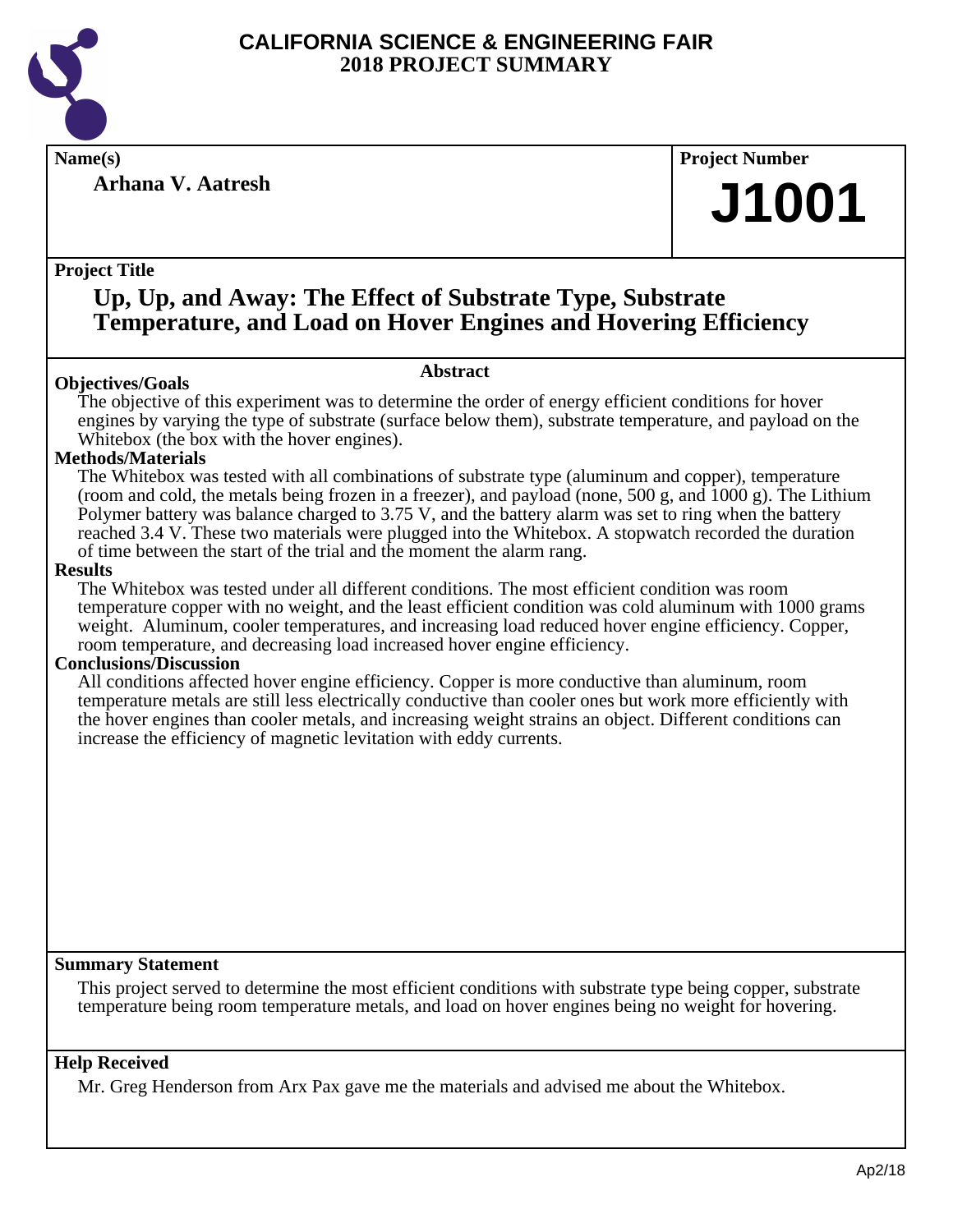

**Saivee Ahuja**

**Name(s) Project Number**

## **J1002**

#### **Project Title**

### **Smart Mirror: An Informative Mirror that Displays Date, Weather, and Homework Data**

#### **Abstract**

Problem: How can technology be used to make a hectic morning easier?

Solution: A smart mirror can be built by designing an HTML page which is displayed on a mirror. The mirror contains weather information and assignments.The useful information exhibited can make mornings more relaxed.

#### **Methods/Materials**

**Objectives/Goals**

For my project, I used a monitor which displays an HTML webpage, a laptop with python (a programming language) installed, a custom shadow box built to the size of the monitor, and a two-way mirror which acted as both a glass and a mirror. Datetime javascript displayed the current date and time as well as auto-update information to keep the page running in real time. A CSS file formatted the display. Also, Accuweather's developer API fetched the forecast and other weather information in JSON format. I took the homework information from the teachers Weebly sites.Finally, Beautiful Soup parsed the information from the teachers' web pages and extract the day's homework.

#### **Results**

A python script was written to create a webpage which is the format of the mirror. The webpage and mirror both displayed the date, time, and weather. Along with the weather, it displayed the suitability of certain activities and assignments from two classes. The design became more appealing when clipart images were added next to each of the various activities. The scripts were all searchable online, and for weather, accuweather.com was used. The webpage was displayed on the monitor, and a two-way mirror was attached to the monitor and framed. On the bottom, the homework assignments from two classes were shown. The homework for one class was shown for 5 seconds, then the homework for the other class was shown for 5 seconds, and the two were looped. Ultimately, the mirror displayed beneficial information in a sleek design.

#### **Conclusions/Discussion**

After finishing this project, it is much easier to interpret programming language. Weather icons can be added to the weather side to depict a certain forecast, such as a sun for a sunny day. Later on, instead of connecting a Mac to the monitor, a raspberry pi can be used, as it is far smaller and much more portable while still serving the same purpose as a laptop computer. It could also be voice controlled or gesture controlled. The basic idea and design of a smart mirror can be expanded on to create something that would largely impact the world of technology.

#### **Summary Statement**

An HTML page was developed which contained weather information, the date and time, and homework data, and was displayed on a mirror from a monitor.

#### **Help Received**

I developed the script myself, but received help to implement the desired functionality by my dad, Mr. Ahuja who is a Hardware Engineer.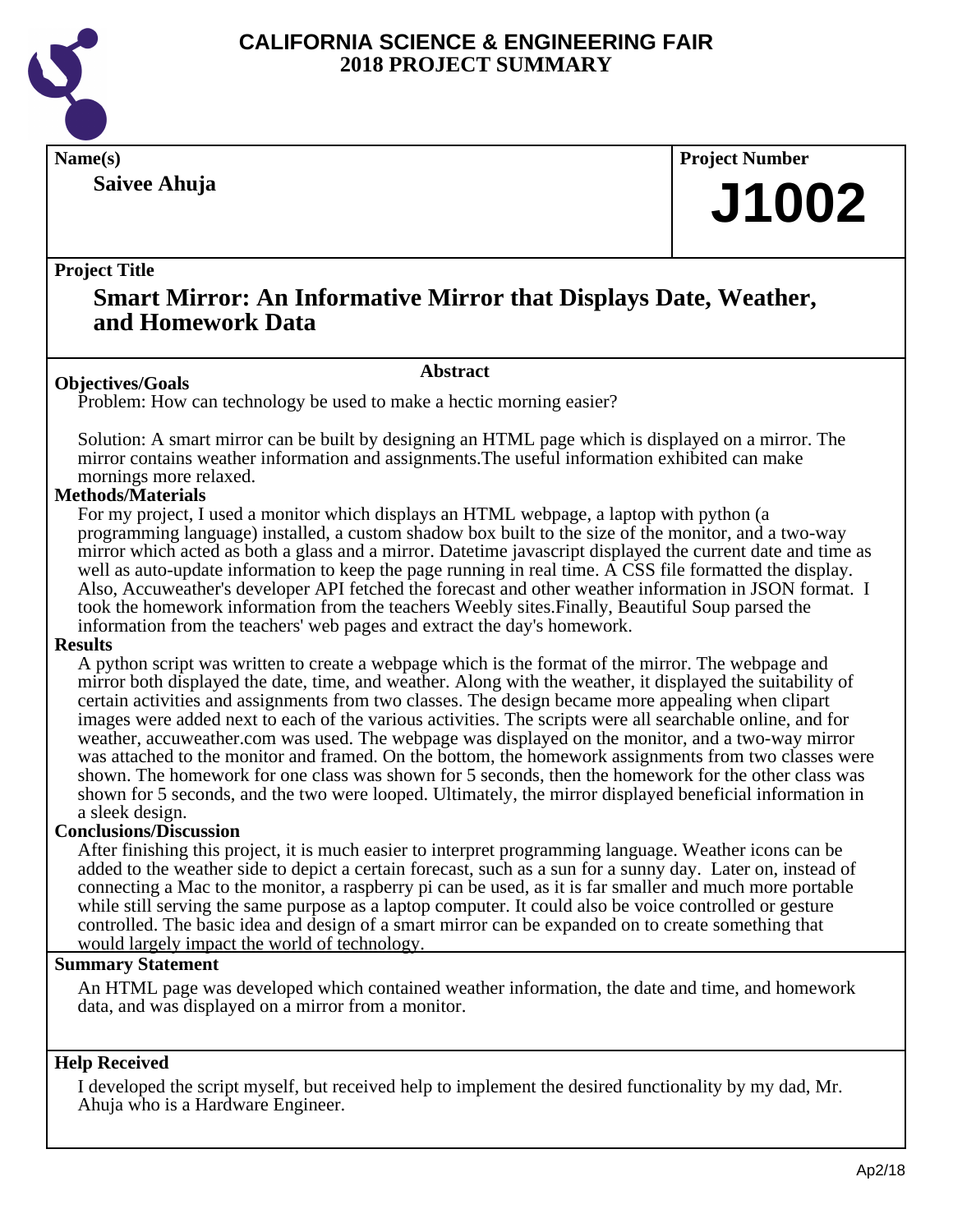

**Name(s) Project Number Project Title Abstract Summary Statement Help Received Harjaisal S. Brar Blocking RFID Readers J1003 Objectives/Goals** The objective of this project is to determine which metal blocks RFID reader from reading RFID tag the best. **Methods/Materials** I first downloaded Serial Terminal Emulator software and the Parallax RFID drivers on my computer. I glued 2 acrylic tubes to each of two acrylic plates. I used a powered metal shear to cut each metal sheet to a size of 8.5 cm x 5.5 cm. I screwed the RFID reader to one set of tubes, and I mounted the RFID card on the other set. I used rubber bands to attach the copper sheet to setup with RFID card. I taped a ruler to my work surface and moved the setup with the RFID reader to 0 cm mark. Starting from 1 cm away, I moved the setup with the RFID card and metal back until the card couldn't be read. I recorded the maximum distance the card could be read at, in cm. I repeated this with other metals (brass, silver, nickel, stainless steel, control). I recorded data and analyzed it. **Results** I observed that with copper, the mean distance was a about 4.6 times the control. With brass, the mean distance was about 3.4 times the control. With nickel, the mean distance was about 2.7 times the control. With stainless steel, the mean distance was about 2 times the control. With silver, the distance was about 1.6 times the control. Results show that copper blocked RFID reader from reading RFID tag the best, followed by brass, followed by nickel, followed by stainless steel, followed by silver, and the control. **Conclusions/Discussion** In conclusion, my hypothesis was correct. Copper did block the RFID reader from reading a tag the best. This is most likely due to the absorption of the electromagnetic waves by the copper sheet. I showed that all the metals I tested had a blocking effect on the electromagnetic waves emitted from the RFID reader.

My dad supervised me while using the powered metal sheer, and my mom helped me purchase supplies.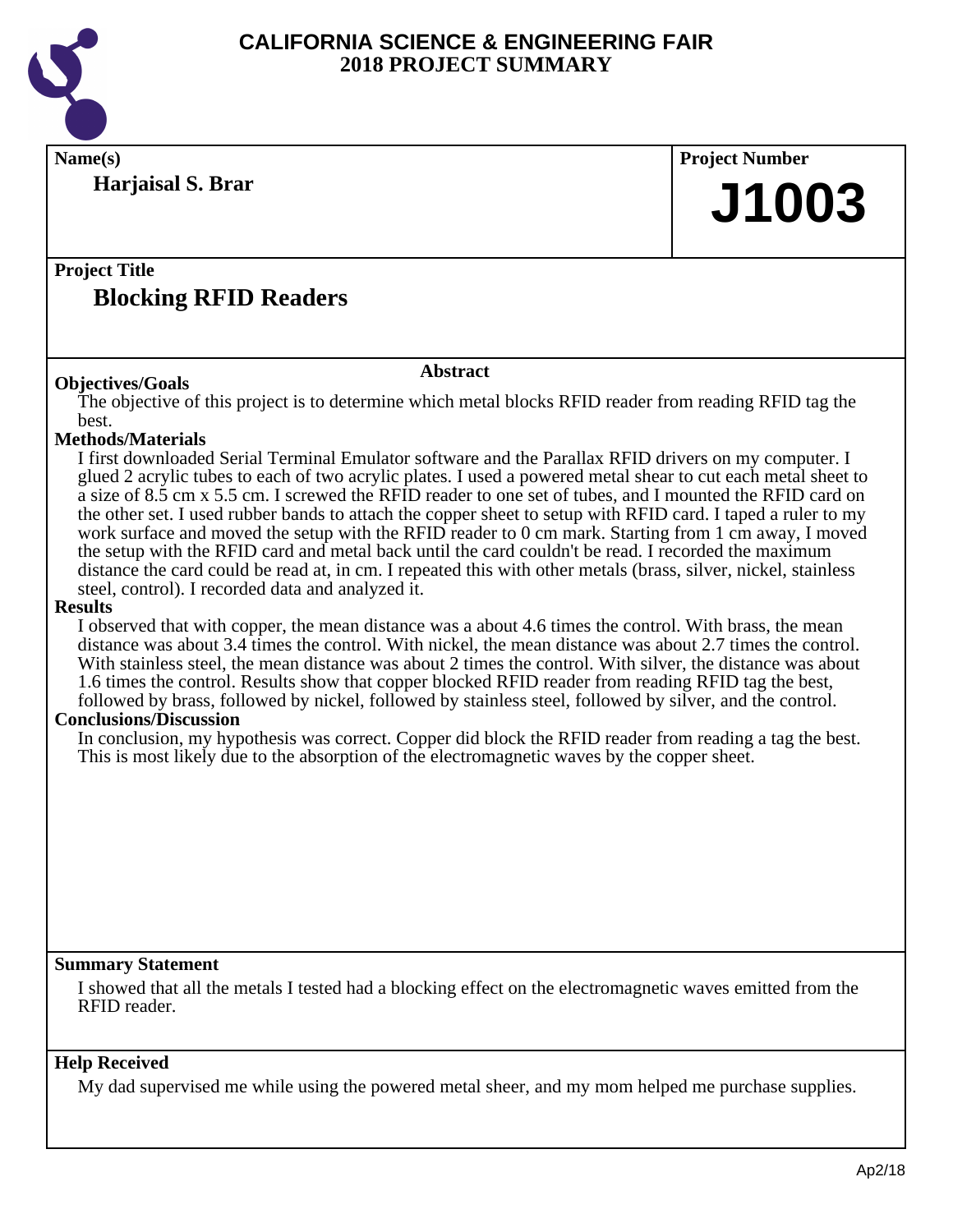

**Isabella Correa; Gwyneth Prata**

## **Name(s) Project Number J1004**

#### **Project Title**

## **The Ever-Last Battery: Building a Super Long Lasting, Self-Recharging Battery through the Capture of Radio Waves**

#### **Abstract**

**Objectives/Goals** Our objective was to create a battery that would harvest radio frequencies in order to continually charge a crystal battery so that it could possibly last forever.

#### **Methods/Materials**

We made crystal batteries by blending together equal parts of borax, Epsom salt, potassium chloride, and Alum. We melted the mixture around a 16mm magnesium rod encapsulated by a 1 1/4 inch copper tube. We tested our battery with a voltmeter to confirm charge and repeated the processes 3 times. Next we created a radio antenna to capture radio waves from the environment. We did this by wrapping 100' of copper wire around a 2 inch black PVC pipe and then added a metal hanger to create an antenna. We also added a rectifying diode to convert our A/C electricity captured from our radio wave harvester to D/C for our homemade crystal batteries.

#### **Results**

We were able to get an average of 1.47 volts per homemade crystal battery. We connected 4 batteries in series and were able to light up a string of LED lights for 2 weeks nonstop. After 2 weeks we disconnected the batteries and tested them with our voltmeter and realized the batteries lost about half of their volts. After 2 hours of resting, we re-tested the batteries and noticed that they fully recharged themselves. We plugged our batteries back into our LED strip and they stayed lit for two more days. We then built a radio frequency receiver and attached the antenna to our batteries. After some trial and errors, we were able to add additional charge to our crystal batteries.

#### **Conclusions/Discussion**

Our Science project was very successful. We were able to create batteries that recharged themselves and lasted several weeks while being continually used. And once we disconnected the draw from the batteries, our batteries rejuvenated themselves after a couple of hours and were able to be used again. Adding the RF antenna helped power up our batteries faster. It is our hope that someday homes can have RF antennas on their roofs, which will be attached to a battery source inside a home so that people can charge their small electronics like cell phones, remote controllers, and other items that use batteries. In conclusion, we believe that harvesting radio waves can be a new source of free, clean, renewable energy. Our crystal batteries will also reduce the toxic waste in our landfills buy limiting the need to purchase acid batteries.

#### **Summary Statement**

We created crystal batteries that are able to recharge themselves through the capture of radio waves based on the works of Nikola Tesla.

#### **Help Received**

Ryan Hickman helped with soldering our circuit boards as well as the wires to our copper tubes for our batteries.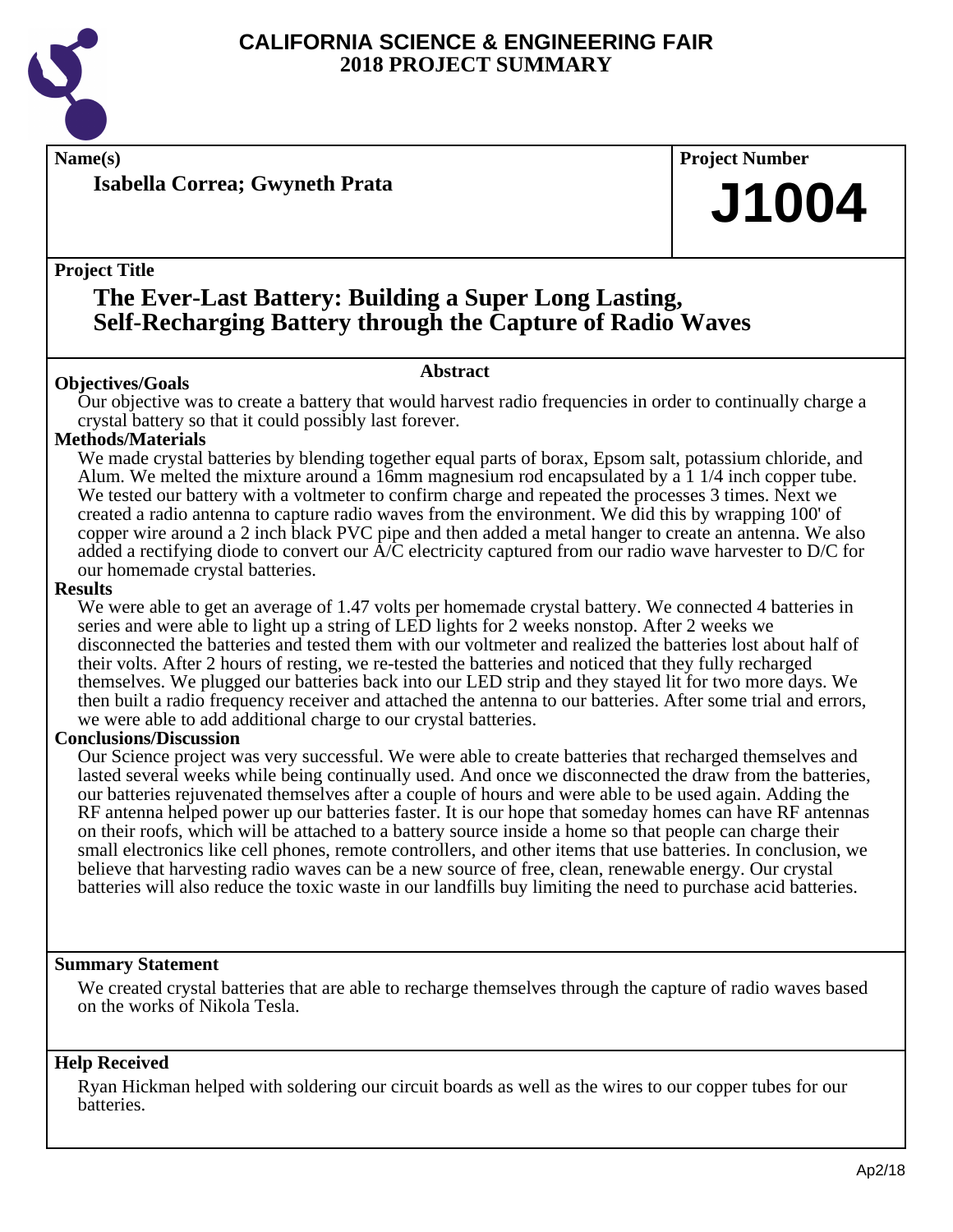

**Name(s) Project Number**

**Dasiy Ding; Vikas Ramasubban**

## **J1005**

#### **Project Title**

### **Exploring a Method for Cell Phone Signals to Penetrate Energy Efficient Windows**

#### **Abstract**

**Objectives/Goals** The objective of this project was to design a prototype of a heat-reflecting energy efficient window that does not block cell phone signal (radio waves). In every energy efficient window, there is a thin film of conducting material that blocks infrared radiation (heat) from penetrating the window. The challenge is that, while energy efficient windows aim to block infrared radiation, it also blocks all electromagnetic radiation that has a lower frequency than that of infrared waves, including cell phone waves.

#### **Methods/Materials**

A building was simulated by a cardboard box wrapped in aluminum foil. One side was cut open. The energy efficient window prototypes were put above the open side of the box for each test. A regular piece of glass was wrapped with aluminum foil, which simulates the energy efficient window coating. This is effective because both materials block infrared and radio waves. We cut the aluminum foil in different designs and tested how much cell phone signal was received with an iPhone 4. Depending on results in the tests, we made changes to the size, shape, and pattern on the aluminum foil to improve the cell phone signal.

#### **Results**

Our Grid C prototype was able to let in nearly the same amount of cell phone signal as with a regular window. Grid C was also able to greatly reduce the transfer of heat through radiation because only around 10% of the aluminum foil was removed.

#### **Conclusions/Discussion**

In this project, we have designed a prototype (Grid C) that was able to effectively block nearly all heat radiation (infrared radiation) yet still allow essentially all cell phone signals (radio waves) to pass through. Such design could potentially be manufactured and introduced to the market. In addition, we have designed a new experimental method for testing radio and infrared radiation using aluminum foil wrapped glass instead of actual energy efficient windows. It is not only more efficient than before, it is also more accurate.

#### **Summary Statement**

We created an energy efficient window prototype that not only blocks heat (infrared) radiation to save energy, but also allows cell phone signals (radio waves) to penetrate.

#### **Help Received**

We built the energy efficient window prototype by ourselves at home and got help from Guowen Ding (Partner's Dad) to help explain the theory behind the energy efficient windows.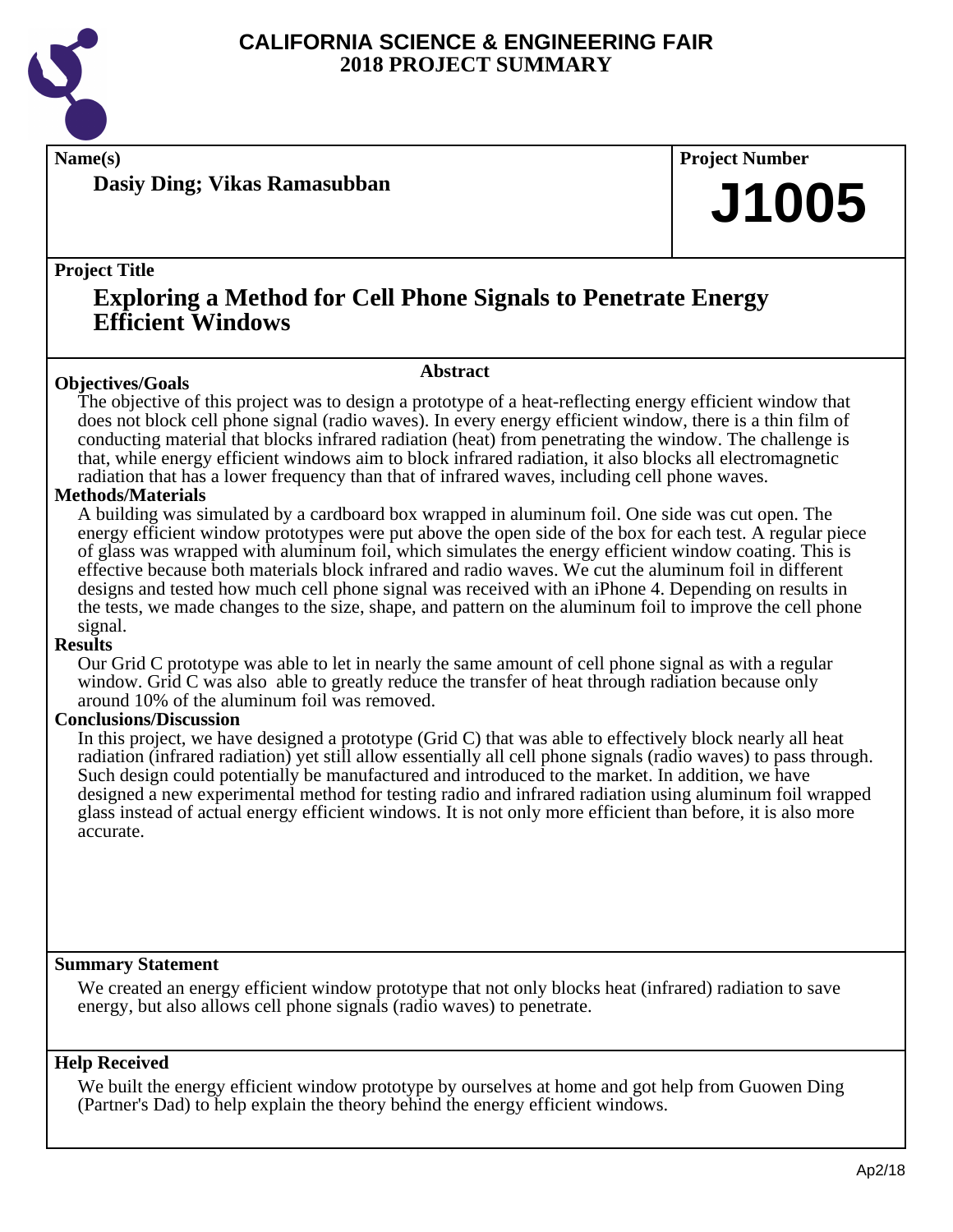

**Vedansh Goenka**

**Name(s) Project Number**

## **J1006**

#### **Project Title**

### **Lock That Can Operate Using Three Mechanisms: Magnetic Key Combination, NFC Card, and Remote IP Network**

#### **Abstract**

Build a prototype lock that replicates the multiple modes of operation common in today's smart locks, but one that is secure, and can be designed and printed with readily available tools and components such as 3D printers, magnets, Raspberry PI, a simple DC motor, a hotel key card, and so on.

#### **Methods/Materials**

**Objectives/Goals**

Tinker CAD for 3D design of the lock. 3D Printer for printing the lock. Strong magnets purchased online and glued to operate. Raspberry PI kit and an NFC reader to operate a DC motor, assembled with a number of step-up gears salvaged from Lego set. Python code samples and sample audio files found online to program Raspberry PI and turn the motors with the tap of an NFC card key recycled from a hotel room key, and portable speaker to provide audio confirmation.

#### **Results**

Building a working engineering prototype requires several iterations and precise connection between parts. For instance, turning a motor to move a lever by an exact amount requires computing how consistent and accurate the motor turns, and reducing the noise through a system of gears.

#### **Conclusions/Discussion**

This project was really about overcoming a large number of engineering and design challenges in creating a repeatable locking mechanism that survived multiple iterations of testing to ensure it was reliable, quick to operate within 10 seconds, and allowed me to learn and explore several faculties, including programming a Raspberry PI. I learnt a great deal about practical 3D design, one that can be used to create a solid working prototype. I also learnt how to accomplish a goal through trial, error, and discovery with online resources.

#### **Summary Statement**

I designed, 3D printed, and assembled a mechanical lock that operates in 3 ways (1) mechanically using combination of magnetic taps (2) an NFC card tapped on an NFC reader connected to Raspberry PI (3) Remote login from a phone or computer

#### **Help Received**

I designed, built, and assembled the prototype myself. I searched online for sample computer programs. My dad reviewed and explained python programming and remote login concepts.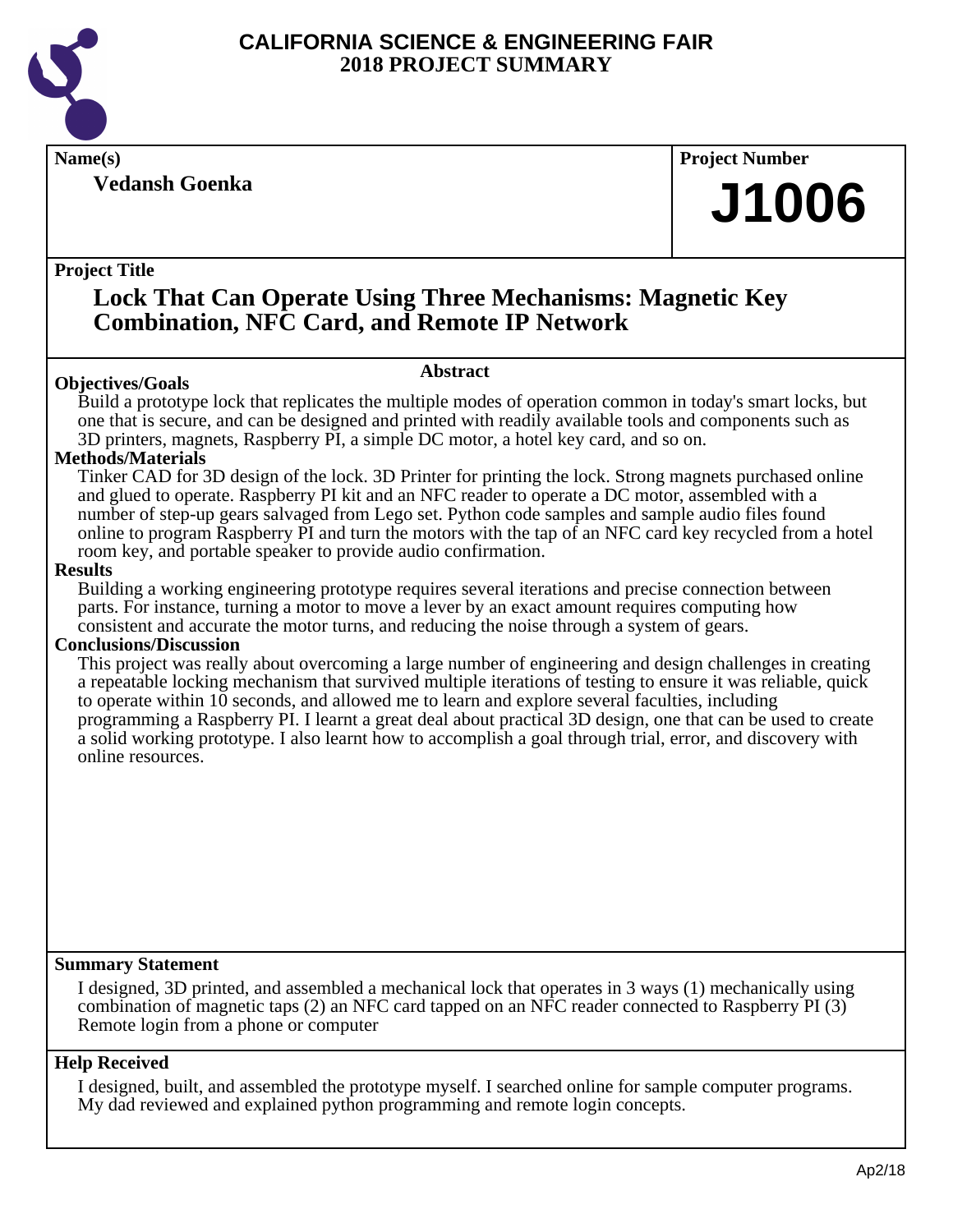

**Roy C. Gross**

**Name(s) Project Number**

## **J1007**

#### **Project Title**

### **An Emergency Communication Mesh Network for Civilians: Lessons from Puerto Rico**

#### **Abstract**

Motivated by the communication failure in Puerto Rico, I designed a low-cost, portable, person-to-person, communication network called WAEF-EL. The goal is to let civilians communicate with one another using their smartphones without relying on cell or Wi-Fi signals, or external power. It was designed to be self-contained, easy to use, rugged, and cost less than fifty dollars.

#### **Methods/Materials**

**Objectives/Goals**

I designed a prototype on a breadboard, using an Arduino Uno, a small VHF radio, and an Android App that I wrote to control the unit. Once this was working, I built two mobile units using the smaller Arduino Nano, self-contained power systems, and prototyping boards. I placed them in waterproof cases. Debugging the units was difficult, requiring many experiments and tools, like voltmeters, oscilloscopes, and audio wave analysis software.

#### **Results**

Test 1: Unit-to-Unit Field Test. One unit was stationary, while the other was in a car which drove around the neighborhood. I tracked communication between the units and analyzed the resulting GPS data. Test 2: Mesh-Network test. I created a simple Y-shaped mesh network shape, using the two WAEF-EL units I made, plus two additional radios which could only receive the data. I successfully propagated a message through the network.

Test 3: Satellite Communication. I located an APRS satellite using free software, aimed an antenna at the satellite, and sent a message from a WAEF-EL unit. It was received by the satellite and retransmitted back to Earth. An amateur radio operator 800km away received the message and posted it online to confirm the contact.

Test 4: Battery Life. I modified one unit to auto-transmit a message every ten minutes. I built a voltage logger and tracked the system voltage. It performed reliably for 18 hours until the battery voltage fell too low and the radio stopped transmitting.

#### **Conclusions/Discussion**

Inspired by the events in Puerto Rico, I designed and built a low-cost emergency communication system. My system allows people to use their existing cell phones to communicate with each other when all other systems are down.

The final design requires no external power. It is rugged, waterproof, and costs about fifty dollars. I demonstrated unit-to-unit communication, LEO satellite communication, and propagation across a mesh network.

#### **Summary Statement**

Motivated by the communication failure in Puerto Rico, I designed a low-cost, portable, person-to-person, communication system.

#### **Help Received**

The author of a programming library gave me advice on how to properly use the library.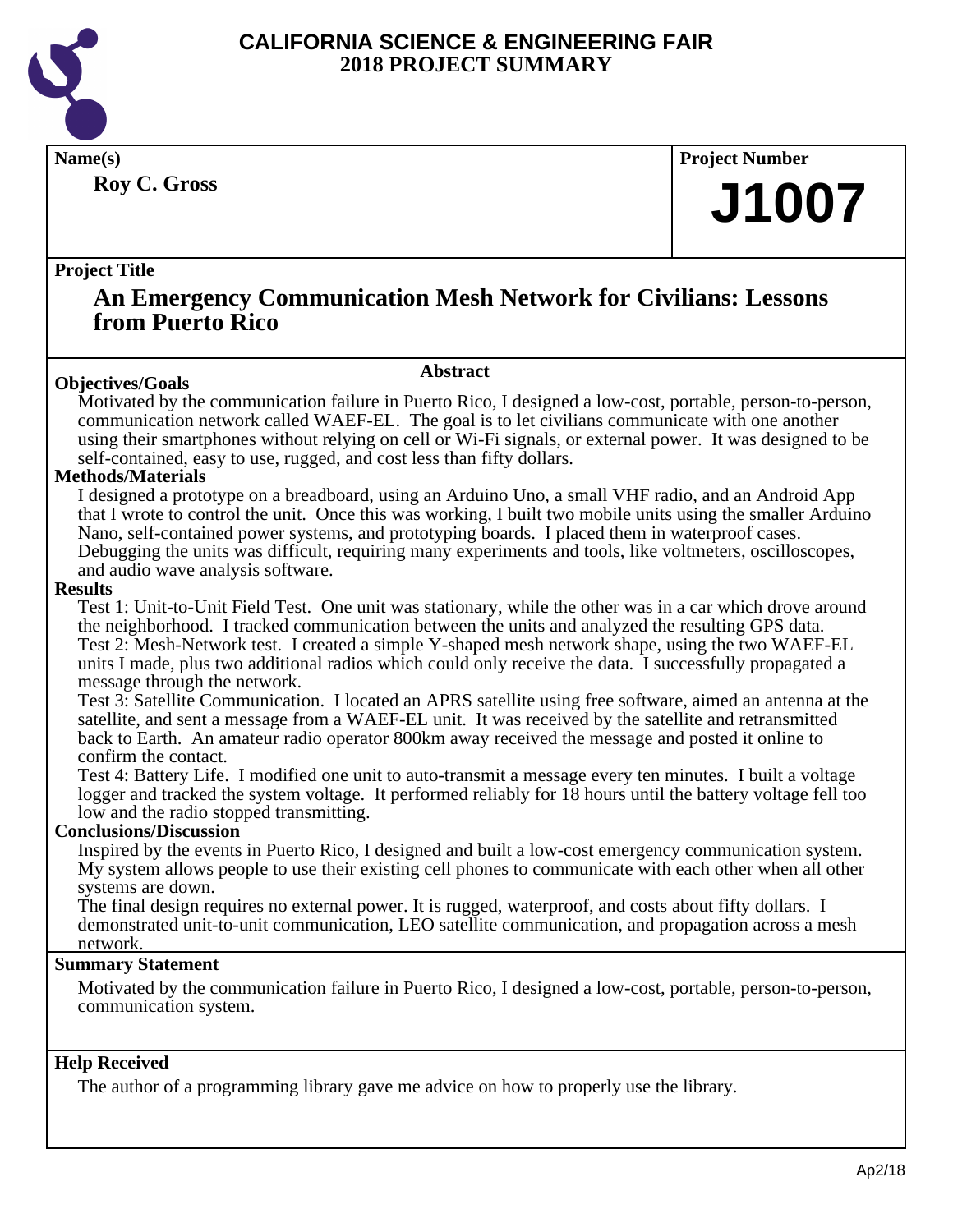

| <b>Project Title</b><br><b>An Earthquake Warning System</b><br><b>Abstract</b><br><b>Objectives/Goals</b><br>The purpose of this engineering project was to develop a warning system which<br>would detect, measure, and alert everyone in the building based on the<br>intensity of the impending earthquake.<br>Raspberry PI with audio library installed, mini speaker, sensor<br>module(accelerometer), EV3 lego kit, and rubber bands. I used the EV3 kit and<br>rubber bands to build an earthquake simulator to test different sensor<br>configurations with Raspberry Pi.<br>The device I built can alert people with the appropriate warning message 100%<br>of the time, and can measure earthquake intensities with only 5% error margin.<br>I have invented an earthquake warning system by using a Raspberry Pi, speaker, and an accelerometer.<br>The system is capable of detecting different earthquake intensities based on the Mercalli Scale. The<br>Mercalli intensity scale is a seismic intensity scale used for measuring the intensity of an earthquake.<br>Using the accelerometer sensor, a Python software, running on the Raspberry Pi, detects the earthquake<br>and sends an appropriate audio alert to a wired speaker. My system is able to detect earthquakes in an area<br>like a room or a building and can alert the people inside so that they can evacuate. I have used sensor<br>technology and computer programming to build a user-friendly device for this application. | Name(s)<br><b>Kunal Jain</b>                                                | <b>Project Number</b><br>J1009 |
|-------------------------------------------------------------------------------------------------------------------------------------------------------------------------------------------------------------------------------------------------------------------------------------------------------------------------------------------------------------------------------------------------------------------------------------------------------------------------------------------------------------------------------------------------------------------------------------------------------------------------------------------------------------------------------------------------------------------------------------------------------------------------------------------------------------------------------------------------------------------------------------------------------------------------------------------------------------------------------------------------------------------------------------------------------------------------------------------------------------------------------------------------------------------------------------------------------------------------------------------------------------------------------------------------------------------------------------------------------------------------------------------------------------------------------------------------------------------------------------------------------------------|-----------------------------------------------------------------------------|--------------------------------|
|                                                                                                                                                                                                                                                                                                                                                                                                                                                                                                                                                                                                                                                                                                                                                                                                                                                                                                                                                                                                                                                                                                                                                                                                                                                                                                                                                                                                                                                                                                                   |                                                                             |                                |
|                                                                                                                                                                                                                                                                                                                                                                                                                                                                                                                                                                                                                                                                                                                                                                                                                                                                                                                                                                                                                                                                                                                                                                                                                                                                                                                                                                                                                                                                                                                   |                                                                             |                                |
|                                                                                                                                                                                                                                                                                                                                                                                                                                                                                                                                                                                                                                                                                                                                                                                                                                                                                                                                                                                                                                                                                                                                                                                                                                                                                                                                                                                                                                                                                                                   | <b>Methods/Materials</b><br><b>Results</b><br><b>Conclusions/Discussion</b> |                                |
| I have invented a device that can detect, measure, and then based on the intensity, sound an alarm through                                                                                                                                                                                                                                                                                                                                                                                                                                                                                                                                                                                                                                                                                                                                                                                                                                                                                                                                                                                                                                                                                                                                                                                                                                                                                                                                                                                                        | <b>Summary Statement</b>                                                    |                                |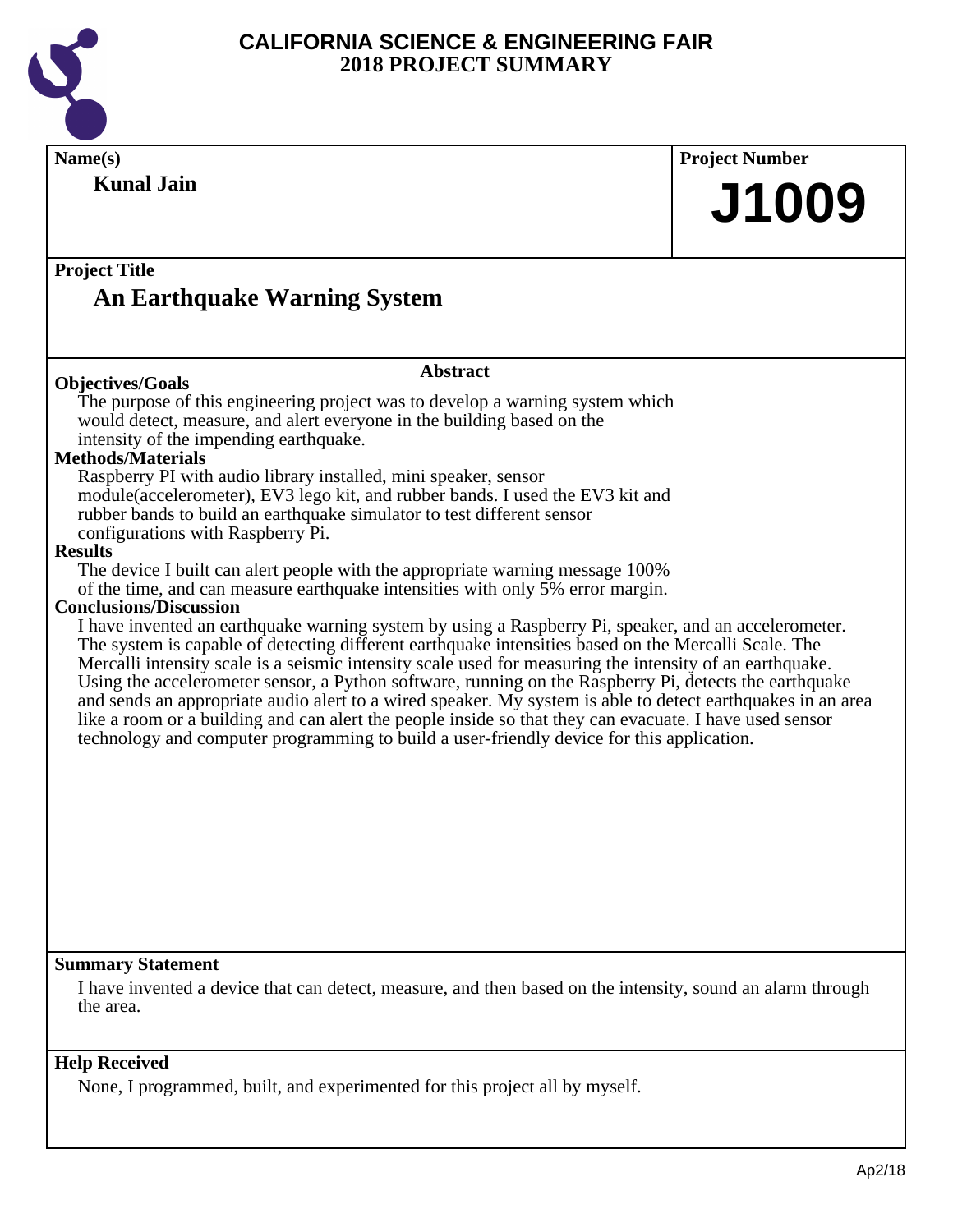

**Michael R. Julian**

**Name(s) Project Number J1010**

#### **Project Title**

## **Renewable Energy Generation Using a Fidget Spinner**

#### **Objectives/Goals**

My question for my science fair project was 'Can I turn mechanical energy into electrical energy using a fidget spinner?'. I recorded the voltage I was producing from my fidget spinner generator by connecting the output to an oscilloscope. From the voltage I calculated the speed of the fidget spinner. recorded the graphs I had collected from the oscilloscope into my notebook for further analysis.

**Abstract**

#### **Methods/Materials**

Create a structure to keep the fidget spinner stationary using 2 longs bolts and 2 little bolts. Place 2 permanent magnets in each of the 3 fidget spinner holes using a hot glue gun. Wind as many coils in the stationary part of the fidget spinner. Put as many turns as possible to obtain maximum output voltage. Connect output to an oscilloscope to record data. Spin the fidget spinner with your finger. Download the recorded data of the voltage produced by the fidget spinner generator. Analyze the data and compute speed. Add a super capacitor and a switch to the circuit. Calculate the amount of energy in Joules being stored into the super capacitor. Graph the data. Calculate the energy in Joules required to charge a small electronic device, such as an iPod or kindle.

The materials I used to test my hypotheses were a fidget spinner, 6 permanent magnets, 2 ferrite cores and miscellaneous circuit elements.

#### **Results**

The fidget spinner generator successfully produced 'green' electricity.

The first set of experiments showed that I could turn on a LED only for a second or so, so I created a second hypothesis and a second experiment. Adding a super capacitor and a switch, I was able to store the energy I was producing from my fidget spinner into the super capacitor. Then using a switch I was able to release that energy into the LED. I observed that the LED emitted light for a longer period of time. I calculated the energy produced and compared it to the energy needed to power small electronic devices.

#### **Conclusions/Discussion**

In this project I attached 6 permanent magnets to the holes of a fidget spinner and I built a generator to produce electricity from spinning the fidget spinner through 2 sets of copper coils. I then proved that my first hypothesis was correct: I could turn mechanical energy into electrical energy using a permanent magnet fidget spinner.

#### **Summary Statement**

I was able to turn mechanical energy into electrical energy using a permanent magnet fidget spinner and then I stored the energy for future use

#### **Help Received**

My mother and father explained the physics of electromagnetic induction to me and helped me build my permanent magnet fidget spinner generator.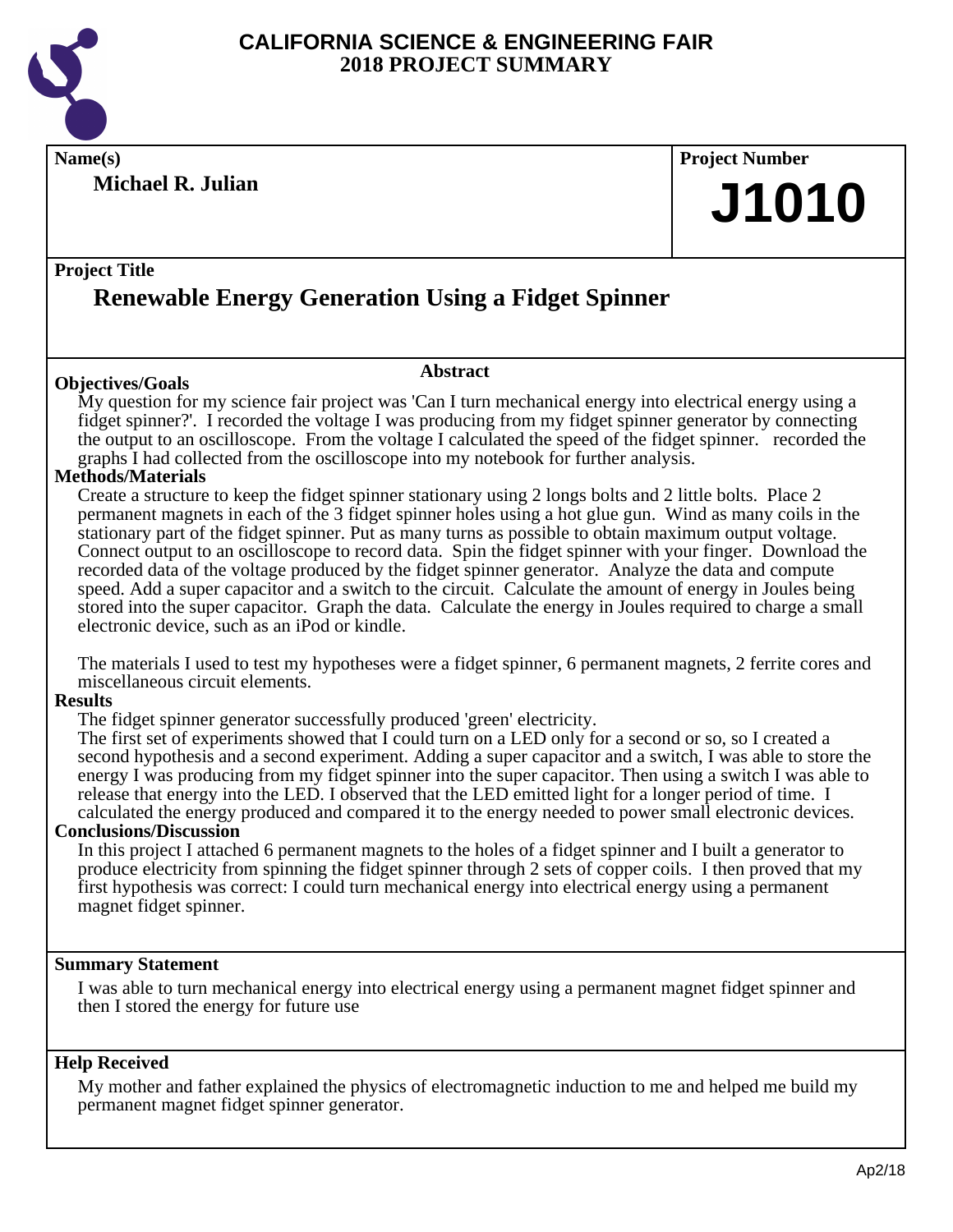

**Parisa N. Khashayar**

**Name(s) Project Number**

## **J1011**

#### **Project Title**

### **Microcontroller Based Fire Fighter Assist Unit Using IOT: An Innovative Approach to Rescue the Rescuers!**

#### **Objectives/Goals**

**Abstract**

Wild-land fire fighting can be a dangerous occupation. Heat stress, fatigue, respiratory hazardous issues due to smoke inhalation, and cardiac related events are the top most causes of fatality with fire fighters. The purpose of this project is To create a wearable device to be worn by fire fighters in the field.

1. To detect heart rate, motionlessness, surrounding temperature and gas level.

2. To send the measured data and potential warning to an outside team of responders via text massaging (GSM)

#### **Methods/Materials**

Sensors such as temperature, gas, motion and heart rate monitor, can be fire fighter's eyes and ears to help detect potential dangerous condition. Using Arduino and the above sensors, and software algorithm, I can monitor the environment as well as the condition of the fire fighter and make quick decision to warn them of danger. Once the sensor detects an abnormal measurement of heat, gas, or movement or heart rate, then it will check to find out the state of other sensors. The truth table in the program will set the threshold for each sensor to decide the presence of danger and issue a warning using (GSM cellular).

#### **Results**

I was able to repeatedly measure the increase of temperature and gas using a picnic stove as a source. I attached the motion and heart rate sensor to myself and my sister and measured the values while sitting and running several times. Tests show that my device is able to detect measured data from all four sensors accurately. The algorithm I used can collect the fire fighters' heart rate and motion as well as the rapid change in heat and gas surrounding them. The thresholds set in the software can decide in real time and send a text to another mobile phone using GSM.

#### **Conclusions/Discussion**

The capability of fire fighters to continuously detect, monitor and analyze thermal and environmental threats in real time and quickly respond, is out most important factor to decrease their number of fatality and injury.

I hope to be able to show that even with off the shelf everyday electronics we can put together a portable, battery operated system to help give our fire fighters an upper hand when battling raging fires. This complete unit can be placed inside fire fighter's fire retardant jacket and carried around with minimum effort.

#### **Summary Statement**

The purpose of my project is to decrease the rate of fatality and injury of fire fighters by using a wearable device that can detect heart rate, motionlessness, surrounding temperature and gas level and send a warning text using GSM communi

#### **Help Received**

My dad helped me learn C language.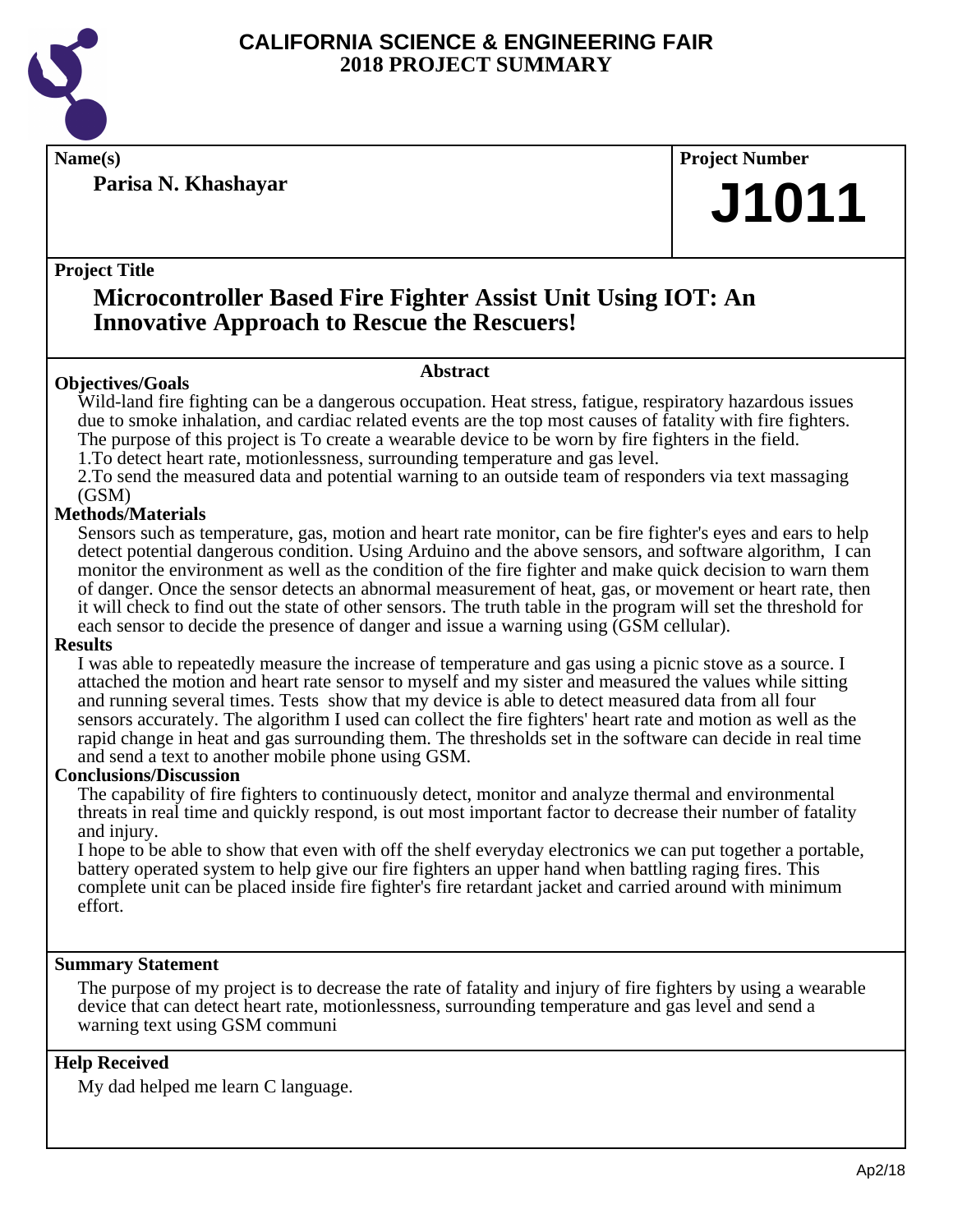

**Name(s) Project Number**

**Spencer T. King**

# **J1012**

#### **Project Title**

## **Magnetic Levitation: Reducing Train Friction with Track**

#### **Objectives/Goals**

#### **Abstract**

The purpose and objective of this project is to see if magnetic levitation (maglev) trains are faster and more efficient than conventional trains. The hypothesis is that the repelling magnets will reduce the friction of the wheels, enabling the magnetic train to move faster than the conventional train.

#### **Methods/Materials**

While many designs were tested, the final design of this experiment compared the speed of a train with both magnets and wheels, when it was on a conventional track, and when it was on a magnetic track. The strength of the repelling magnets was too strong for the guide rails: weight was added to make wheels touch the track, and create a friction reducing train using magnets.

#### **Results**

The time it took the train to travel the length of each track, which were the sames lengths, was recorded. The results consistently indicated that when the train was on the magnetic track, it traveled faster than when it was on the conventional track, when the same force was applied to both trains.

#### **Conclusions/Discussion**

This project demonstrated and proved why magnetic levitation trains are faster than conventional trains, which is because of reduced friction. While there are maglev trains in countries such as Japan and Germany, maglev trains trains are not widespread. If they were, they would help save energy and decrease the waste emissions of transportation. This is because maglev trains do not use fossil fuels, but rather electricity that can be derived from natural and renewable sources, such as solar, wind, and water energy.

#### **Summary Statement**

I created a train that was compatible with both a magnetic track and a conventional track to show that the magnetic track helps to reduce friction and increase the speed of the train car.

#### **Help Received**

My dad assisted in the cutting of the groves in the board that the track magnets were placed in because it required a special saw blade and the blade needed to be tilted at a certain angle in order to cut the right sized grooves.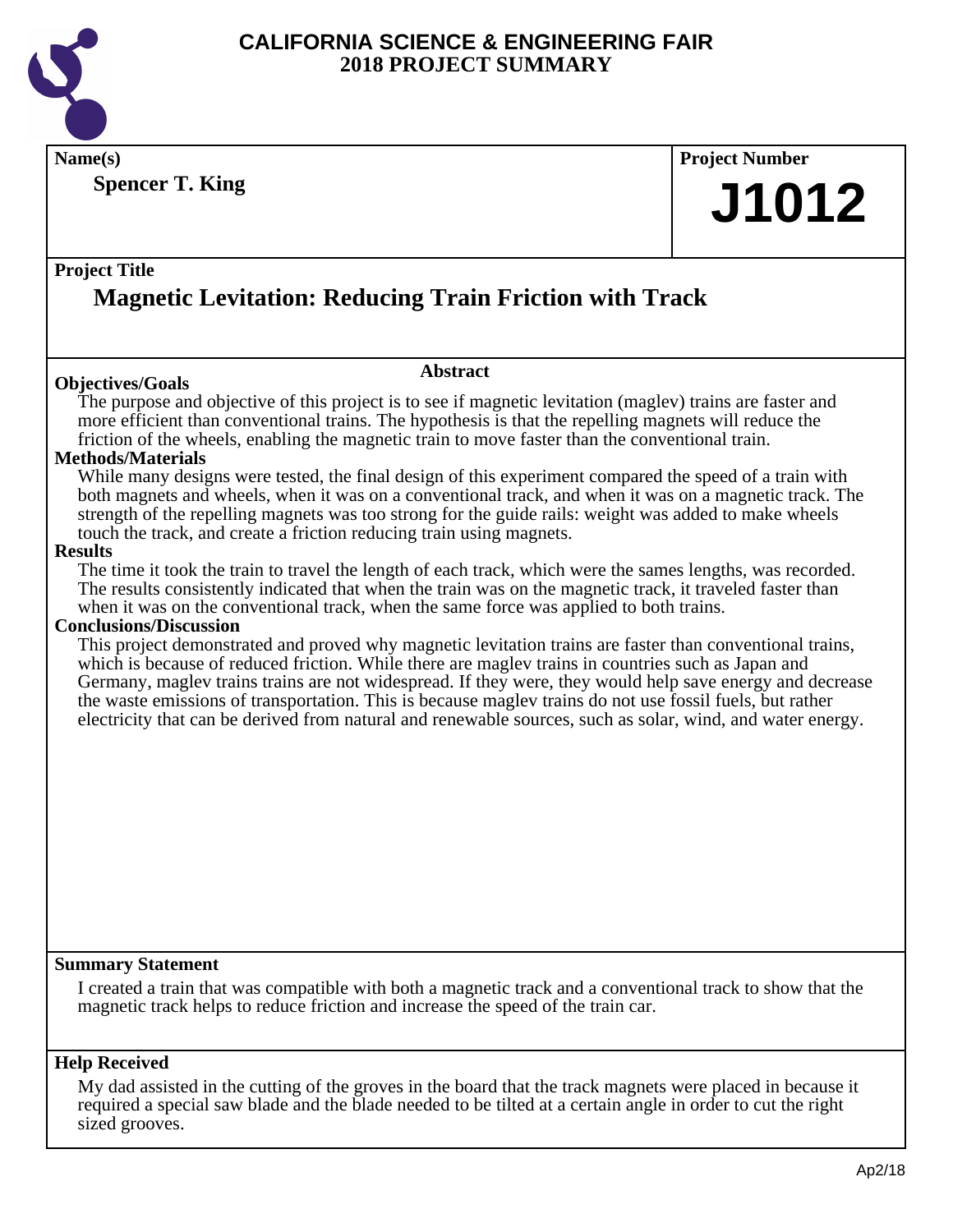

**Justin N. Levy**

## **Name(s) Project Number J1013**

#### **Project Title Building a Smart Home for Less than 250 Dollars**

#### **Objectives/Goals**

My objective was to create a smart home for less than 250 dollars. I set out looking for an inexpensive solution and discovered there was nothing established and budget friendly. This system was built to help the average person attain a smart home that is both practical and feature rich. Additionally, this smart home system can provide the consumer with added safety and energy efficiency. I achieved my objective by using inexpensive and widely available devices and open source programs.

**Abstract**

#### **Methods/Materials**

I started out by creating a small server by downloading Open Habian, an open source operating system, and editing the source code using Notepad plus plus to add wifi connectivity onto the server. Then, I flashed the OS onto a MicroSD card which was inserted into a Raspberry Pi. I was able to boot up the system and set up the MQTT Broker to allow connection of the smart home devices. Next, I soldered pins onto the Sonoff switches and then wrote my own firmware to use on the Sonoff devices, so they would connect to the MQTT broker. I wired the Sonoff in order to connect it to the electricity in my home. Next, I added a switch into my server's code in order to tell the MQTT broker to turn on or off the devices. I bound the D-Link motion sensors to the Open Hab server. Next, I wired the magnetic door sensors onto a ESP8266 board using a custom PCB. I coded custom firmware for the ESP8266 and flashed the program onto it. I bound a Google Chromecast to the Open Hab server. The smart home devices connected to the hub included: 4 Sonoff Basic switches, 3 D-LINK motion sensors, 2 magnetic door sensors with ESP8266 boards and a Google Chromecast. Lastly, I installed the devices in my house and tested their connectivity and operation thoroughly and made any necessary corrections to the system.

#### **Results**

Through my research and time spent with the home automation devices, I was able to show that it is possible to build a fully featured smart home for under my budget of 250 dollars.

#### **Conclusions/Discussion**

This smart home system was fully automated to allow me to control the lights in my home from anywhere in the world, via cellphone or computer. It also enabled security features to protect my home from unexpected motion. I was able to create a budget friendly smart home with comparable features to a professionally installed retail system.

#### **Summary Statement**

I built a smart home for less than 250 dollars with comparable features to a professionally installed retail system.

#### **Help Received**

I designed, built and programmed my smart home project myself. My dad made sure my wiring was safe before plugging it in.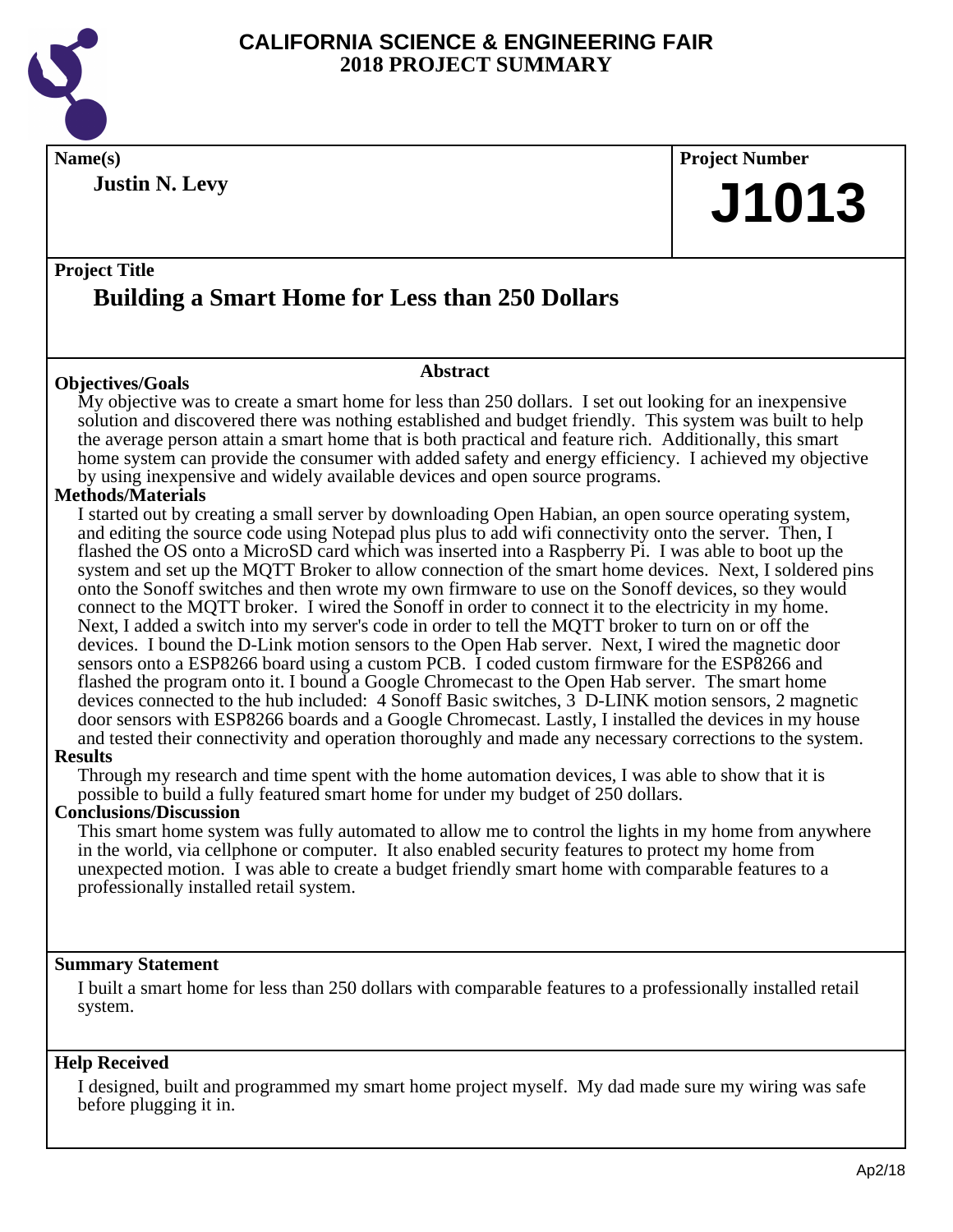

| Name(s)                                                                                                                                                                                                                     | <b>Project Number</b>                                                                                         |  |  |  |
|-----------------------------------------------------------------------------------------------------------------------------------------------------------------------------------------------------------------------------|---------------------------------------------------------------------------------------------------------------|--|--|--|
| Luis F. Lupercio                                                                                                                                                                                                            |                                                                                                               |  |  |  |
|                                                                                                                                                                                                                             | J1014                                                                                                         |  |  |  |
|                                                                                                                                                                                                                             |                                                                                                               |  |  |  |
| <b>Project Title</b>                                                                                                                                                                                                        |                                                                                                               |  |  |  |
| <b>The Gauss Rifle</b>                                                                                                                                                                                                      |                                                                                                               |  |  |  |
|                                                                                                                                                                                                                             |                                                                                                               |  |  |  |
| <b>Abstract</b>                                                                                                                                                                                                             |                                                                                                               |  |  |  |
| <b>Objectives/Goals</b>                                                                                                                                                                                                     |                                                                                                               |  |  |  |
| My project's goal is to study the following question: Does the number of neodymium magnet stages                                                                                                                            |                                                                                                               |  |  |  |
| affect the projectile distance and velocity of the steel plated ball bearings?                                                                                                                                              |                                                                                                               |  |  |  |
| <b>Methods/Materials</b>                                                                                                                                                                                                    |                                                                                                               |  |  |  |
| Procedure to build Gauss Rifle                                                                                                                                                                                              |                                                                                                               |  |  |  |
| Glue the two wooden dowels together.                                                                                                                                                                                        |                                                                                                               |  |  |  |
| Wait until completely dry.                                                                                                                                                                                                  |                                                                                                               |  |  |  |
| Put finished Gauss rifle on table with ample space.                                                                                                                                                                         |                                                                                                               |  |  |  |
| Procedure to set up Gauss Rifle and test                                                                                                                                                                                    |                                                                                                               |  |  |  |
| Place neodymium magnets first on the dowels.<br>Place nickel plated steel balls before the neodymium magnets.                                                                                                               |                                                                                                               |  |  |  |
| Once set up, roll the steel ball down the surface so the magnets connect and launch.                                                                                                                                        |                                                                                                               |  |  |  |
| Once projectile stops take tape measure and measure distance.                                                                                                                                                               |                                                                                                               |  |  |  |
| Track distance in lab book.                                                                                                                                                                                                 |                                                                                                               |  |  |  |
| Repeat process with a different number of magnetic stages.                                                                                                                                                                  |                                                                                                               |  |  |  |
| <b>Results</b>                                                                                                                                                                                                              |                                                                                                               |  |  |  |
| The results of my tests show that more magnetic stages do increase the projectile distance of a steel ball.                                                                                                                 |                                                                                                               |  |  |  |
| One magnetic stage                                                                                                                                                                                                          |                                                                                                               |  |  |  |
| -Least Distance: 0.635 meters                                                                                                                                                                                               |                                                                                                               |  |  |  |
| -Greatest Distance: 1.3208 meters                                                                                                                                                                                           |                                                                                                               |  |  |  |
| -Average Distance: 1.04926                                                                                                                                                                                                  |                                                                                                               |  |  |  |
| Three magnetic stages                                                                                                                                                                                                       |                                                                                                               |  |  |  |
| -Least Distance: 1.2192 meters                                                                                                                                                                                              |                                                                                                               |  |  |  |
| -Greatest Distance: 1.7018                                                                                                                                                                                                  |                                                                                                               |  |  |  |
| Average Distance: 1.50368                                                                                                                                                                                                   |                                                                                                               |  |  |  |
| <b>Conclusions/Discussion</b>                                                                                                                                                                                               |                                                                                                               |  |  |  |
| After completing my project on if more magnetic stages affect the travel distance of a nickel plated steel<br>ball. I tested one to three magnetic stages for ten trials and in the end the more magnetic stages I had, the |                                                                                                               |  |  |  |
| projectile distance would increase farther every time. In my hypothesis I had already knew that more                                                                                                                        |                                                                                                               |  |  |  |
|                                                                                                                                                                                                                             | magnetic stages would go farther than less, but I was wrong in how I thought the projectile would launch.     |  |  |  |
| Many times it would bounce back and I would have to retest because I wanted all my trials to be fair.                                                                                                                       |                                                                                                               |  |  |  |
| <b>Summary Statement</b>                                                                                                                                                                                                    |                                                                                                               |  |  |  |
|                                                                                                                                                                                                                             | In the end I learned that more magnetic stages do affect the travel distance of a little steel ball by making |  |  |  |
| it go farther than with less.                                                                                                                                                                                               |                                                                                                               |  |  |  |
|                                                                                                                                                                                                                             |                                                                                                               |  |  |  |
|                                                                                                                                                                                                                             |                                                                                                               |  |  |  |
| <b>Help Received</b>                                                                                                                                                                                                        |                                                                                                               |  |  |  |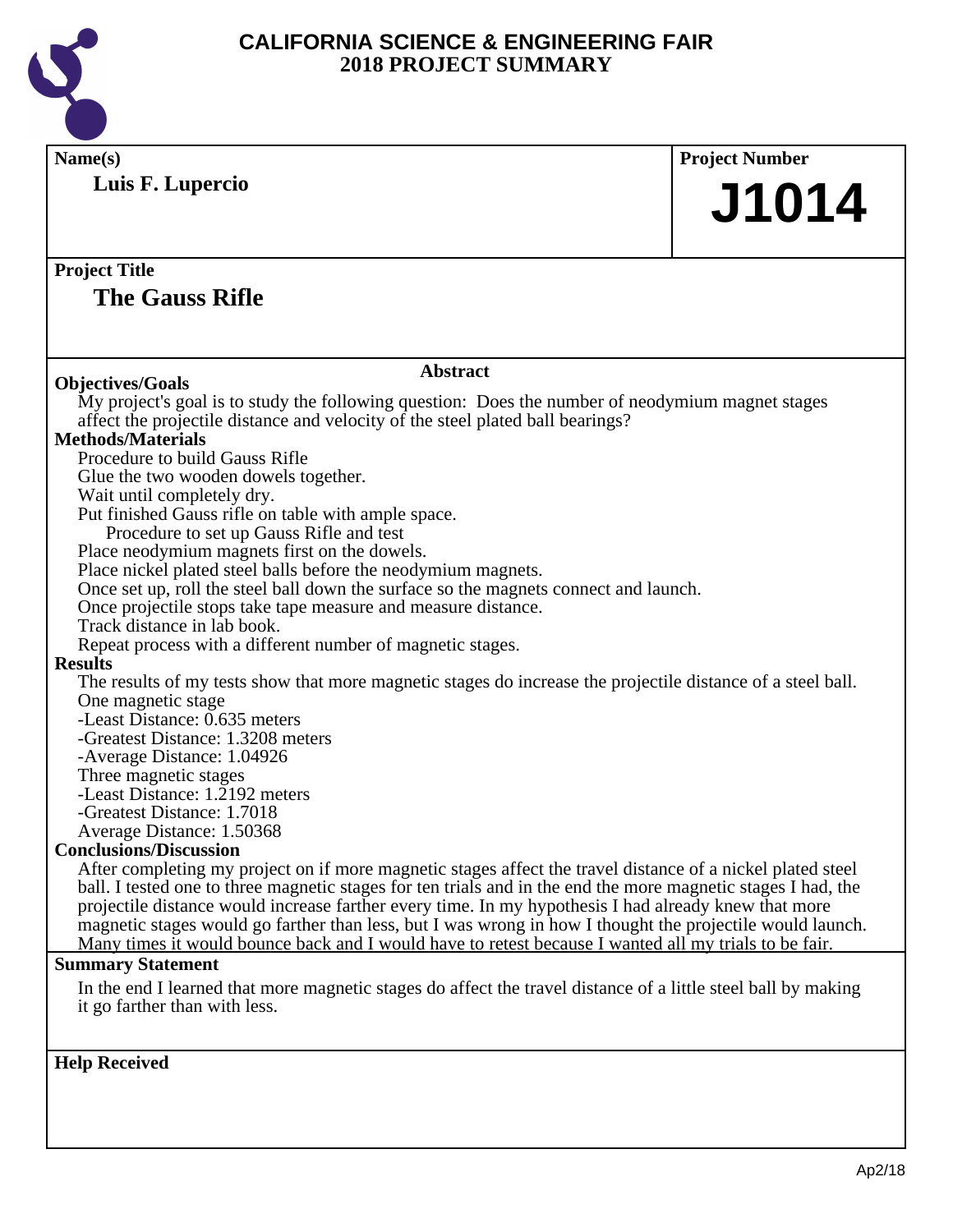

| Name(s)                                                                                                                                                                                                            | <b>Project Number</b> |  |  |  |
|--------------------------------------------------------------------------------------------------------------------------------------------------------------------------------------------------------------------|-----------------------|--|--|--|
| Cody C.M. Orvis                                                                                                                                                                                                    |                       |  |  |  |
|                                                                                                                                                                                                                    | J1015                 |  |  |  |
|                                                                                                                                                                                                                    |                       |  |  |  |
| <b>Project Title</b>                                                                                                                                                                                               |                       |  |  |  |
| <b>Gaussian Linear Accelerator</b>                                                                                                                                                                                 |                       |  |  |  |
|                                                                                                                                                                                                                    |                       |  |  |  |
| <b>Abstract</b>                                                                                                                                                                                                    |                       |  |  |  |
| <b>Objectives/Goals</b>                                                                                                                                                                                            |                       |  |  |  |
| Demonstrate the relationship between the number of magnet stages in a Gaussian accelerator and the<br>distance and speed a steel ball travels.                                                                     |                       |  |  |  |
| <b>Methods/Materials</b>                                                                                                                                                                                           |                       |  |  |  |
| Build a Gaussian linear accelerator with one through four acceleration stages and test the distance the ball<br>travels off of a given table height onto a box of sand below. The velocity can then be calculated. |                       |  |  |  |
| <b>Results</b>                                                                                                                                                                                                     |                       |  |  |  |
| Measurements taken and plotted of number of magnet stages vs. distance and number of magnet stages vs.<br>velocity.                                                                                                |                       |  |  |  |
| <b>Conclusions/Discussion</b>                                                                                                                                                                                      |                       |  |  |  |
| The relationship between magnet stages and the distance traveled and the velocity of the steel ball is<br>linear.                                                                                                  |                       |  |  |  |
|                                                                                                                                                                                                                    |                       |  |  |  |
|                                                                                                                                                                                                                    |                       |  |  |  |
|                                                                                                                                                                                                                    |                       |  |  |  |
|                                                                                                                                                                                                                    |                       |  |  |  |
|                                                                                                                                                                                                                    |                       |  |  |  |
|                                                                                                                                                                                                                    |                       |  |  |  |
|                                                                                                                                                                                                                    |                       |  |  |  |
|                                                                                                                                                                                                                    |                       |  |  |  |
|                                                                                                                                                                                                                    |                       |  |  |  |
|                                                                                                                                                                                                                    |                       |  |  |  |
|                                                                                                                                                                                                                    |                       |  |  |  |
|                                                                                                                                                                                                                    |                       |  |  |  |
|                                                                                                                                                                                                                    |                       |  |  |  |
|                                                                                                                                                                                                                    |                       |  |  |  |
|                                                                                                                                                                                                                    |                       |  |  |  |
| <b>Summary Statement</b><br>My project is about demonstrating the transfer of kinetic energy using neodymium magnets and steel                                                                                     |                       |  |  |  |
| balls.                                                                                                                                                                                                             |                       |  |  |  |
|                                                                                                                                                                                                                    |                       |  |  |  |
| <b>Help Received</b>                                                                                                                                                                                               |                       |  |  |  |
| Skip Orvis, Mrs. Susan Singleton, Mr. Doug Modlin                                                                                                                                                                  |                       |  |  |  |
|                                                                                                                                                                                                                    |                       |  |  |  |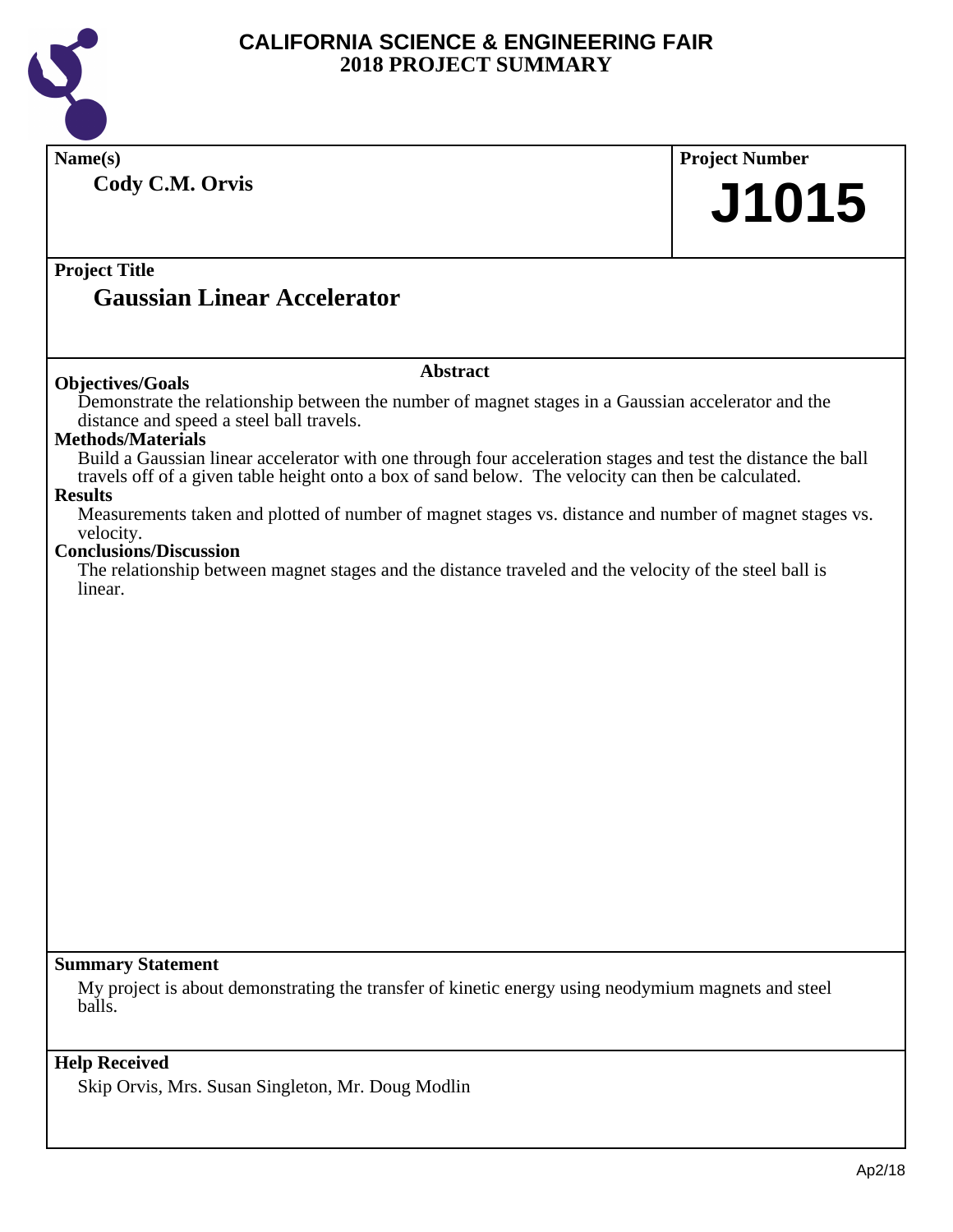

**Name(s) Project Number**

**Waleed W. Randhawa**

#### **Project Title**

## **Artificial Pancreas: An Automatic Insulin Delivery System**

#### **Objectives/Goals**

The objective of this experiment is to create an Artificial Pancreas using electronic components that is able to autonomously neutralize a baking soda solution using vinegar which represents high blood sugar levels and insulin respectively.

**Abstract**

#### **Methods/Materials**

Developed an Artificial Pancreas using a solderless breadboard, a Metal Oxide Semiconductor Field Effect Transistor (MOSFET) and three potentiometers which regulated the speed of the pump. A liquid peristaltic pump was used to automatically pump vinegar into the baking soda solution until the latter is neutralized. In the experiment, the system was tested with four different concentrations of baking soda. The time the system took to neutralize the solution was recorded using a stopwatch and pH was measured using litmus paper and bromothymol blue.

#### **Results**

The Artificial Pancreas was tested with four different concentrations of baking soda per 200 ml of water. After completing more than 25 tests with each concentration, it was noticed that the solution took the longest amount of time when neutralizing a solution with 7.5 grams of baking soda and took the shortest time when neutralizing a 2.5 grams of baking soda solution. The Artificial Pancreas was most consistent when tested with a 7.5 grams of baking soda solution.

#### **Conclusions/Discussion**

The Artificial Pancreas effectively neutralized a baking soda solution without human intervention. It was proven the time the system took to neutralize the solution was directly proportional to the concentration of the baking soda solution. The Artificial Pancreas effectively neutralized four different concentrations of baking soda more than 85 percent of the time. In the future, this module has the potential to outperform current methods to normalize blood sugar levels in the human bloodstream and could be available for clinical use.

#### **Summary Statement**

An Artificial Pancreas was engineered using electronic components that aims to autonomously neutralize a baking soda solution using vinegar which represents high blood sugar levels and insulin respectively.

#### **Help Received**

I developed the Artificial Pancreas myself. My father explained the basics of electronic circuits to me. My science teacher, Mrs. Gillum, reviewed my results.

**J1017**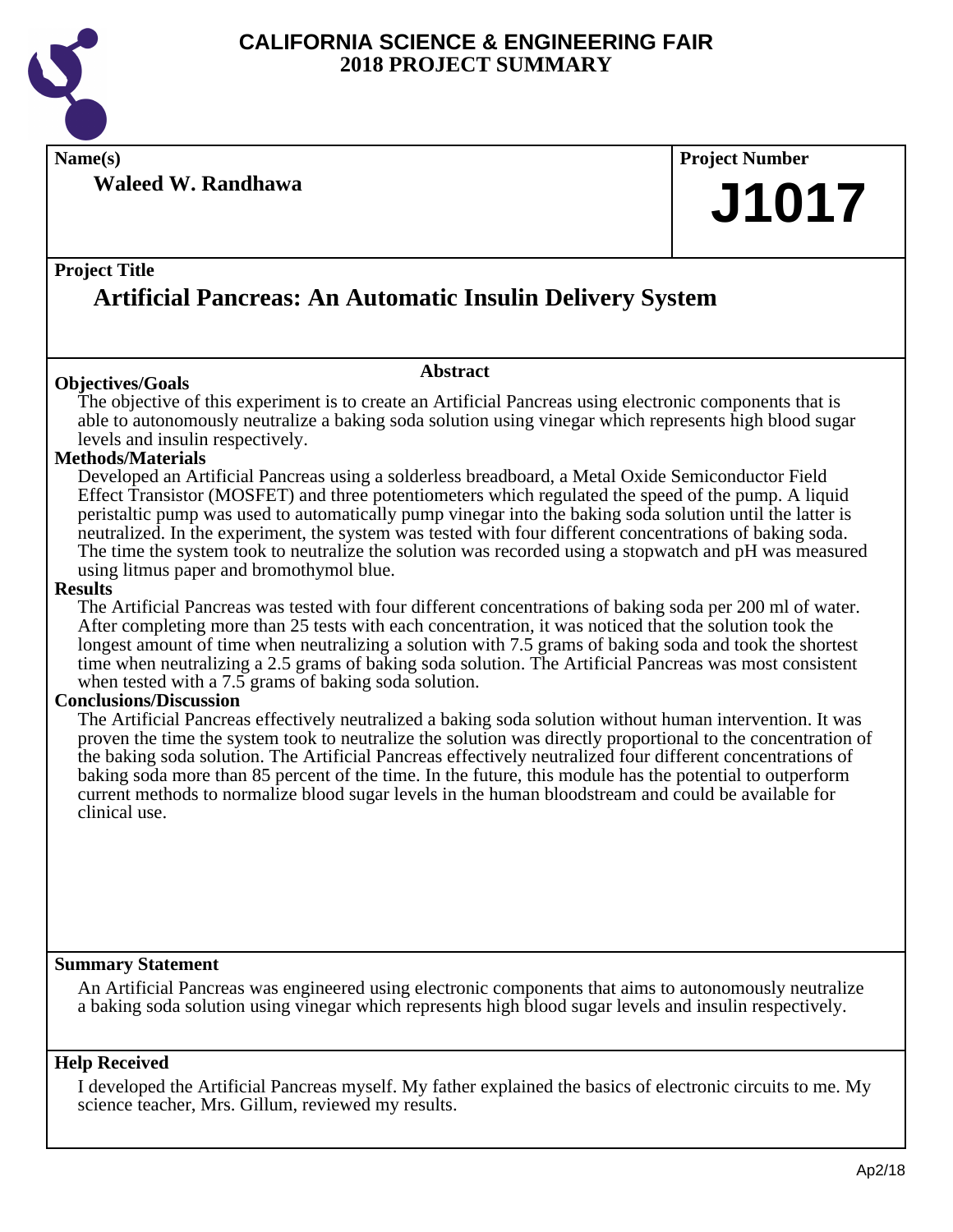

**Nidhya Shivakumar**

**Name(s) Project Number**

## **J1018**

#### **Project Title**

### **Spoiner Alert! An Arduino Sensor-Based Approach to Detecting Food Spoilage**

#### **Abstract**

**Objectives/Goals** Each year, approximately 600 million people fall sick and 420,000 people die from food poisoning. Often, people consume spoiled foods because there is no significantly visible sign of food spoilage. As foods decay, they give off gases such as methane, ethylene, and ammonia. The purpose of this study is to see if Arduino based sensors can be used to detect early food spoilage before signs are visible. Based on my research, my hypothesis is that, as foods decay, they emit certain gases which can be detected by arduino based-sensors, and the levels of these gases will vary depending on the extent of decay.

#### **Methods/Materials**

I used 3 arduino based gas sensors capable of detecting methane, ethylene and ammonia respectively. To measure food spoilage over time, an arduino circuit was assembled and placed inside an airtight container. A hole was drilled into the corner of the box and the wire to connect to the computer for data collection was run through it. The appropriate food items were placed into medium sized weighing boats, and equal weights of food was used for each test condition.The levels of methane, ethylene, and ammonia at the appropriate time points were recorded.

#### **Results**

The Arduino based gas sensors were able to sense gases well before visible signs of spoilage such as mold or odor were observed. The level of emissions of these 3 gases correlated with the degree of spoilage of food. The arduino-based gas sensors were sensitive enough to pick up low amounts of emissions of methane and ammonia which is generated by decaying food. When visible signs of decay started to show, the levels of the gas emissions were very high (>20-fold) relative to control. While I was able to observe these results in berries, the levels of gases in other foods that were tested such as rice and milk were much lower.

#### **Conclusions/Discussion**

Detecting naturally emitted gases such as Methane, Ammonia and Ethylene as foods decay can be used to detect food spoilage. The arduino gas sensors are able to detect gas emissions from food items even before the presence of any visible signs of spoilage. Using sensors to detect the presence of these gases among foods can help detect food spoilage early and prevent consumption of spoiled food. These techniques can be further developed to include other types of gas sensors and foods to increase the sensitivity of such detection methods.

#### **Summary Statement**

I created an arduino-based sensor system to prevent food poisoning by measuring the gases released during the process of early spoilage of foods.

#### **Help Received**

My parents purchased the materials required for the project and provided feedback on the experimental design.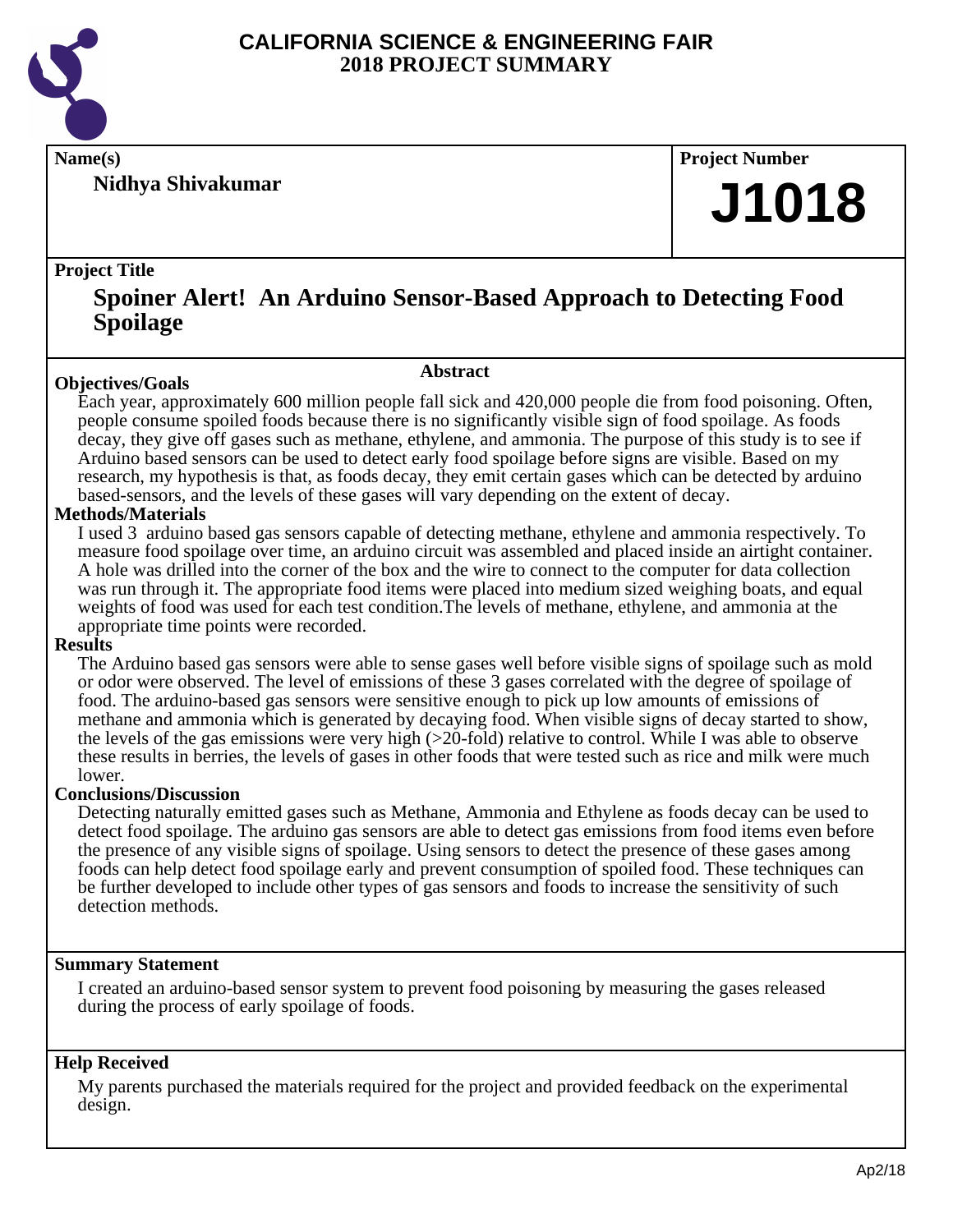

**Name(s) Project Number**

**Sangyani Sinha**

# **J1019**

#### **Project Title**

## **Clean Your Air Now: An Indoor Air Pollution Control System**

#### **Objectives/Goals**

Devise software/hardware that can tackle the issue of indoor air pollution in the most optimized way: Assemble hardware with various readily available sensors and connect them to Arduino/Raspberry Pi, and write software that can measure, present, analyze and control the indoor air pollution levels.

**Abstract**

#### **Methods/Materials**

The hardware consists of five Arduino MQ gas sensors, a dust sensor, Arduino UNO Rev3, breadboards, and several jumper wires. Each sensor detects air pollutants such as carbon monoxide and alcohol, however, the dust sensor senses dust density. I programmed software that can measure, present, analyze, and control the indoor air quality. I tested the accuracy of my software by exposing it to dust in the carpet before vacuum cleaning and during/after the use of the vacuum cleaner, nail polish, incense sticks, using a printer, etc.

#### **Results**

The software gave warnings and the indoor air quality was statistically worse after the use of items that were main causes of indoor air pollution, so the software proved to be accurate.

#### **Conclusions/Discussion**

One of the most surprising statistics reported by the EPA is that the level of indoor air pollution can be anywhere from 2 to 5 times more polluted than the worst outside air. But indoor air pollution is overlooked and outdoor air pollution is more in discussion. So, I built an indoor air pollution control system that is called CYAN (Clean Your Air Now). CYAN will alert people about indoor air quality in their homes, and so they will keep their homes properly ventilated and safe. CYAN is also cost-effective, and easy to assemble.

#### **Summary Statement**

I devised an indoor air pollution control system that can measure, present, analyze, and control indoor air quality levels.

#### **Help Received**

I designed and built the hardware myself. I wrote the Python programmed software with help from a family member.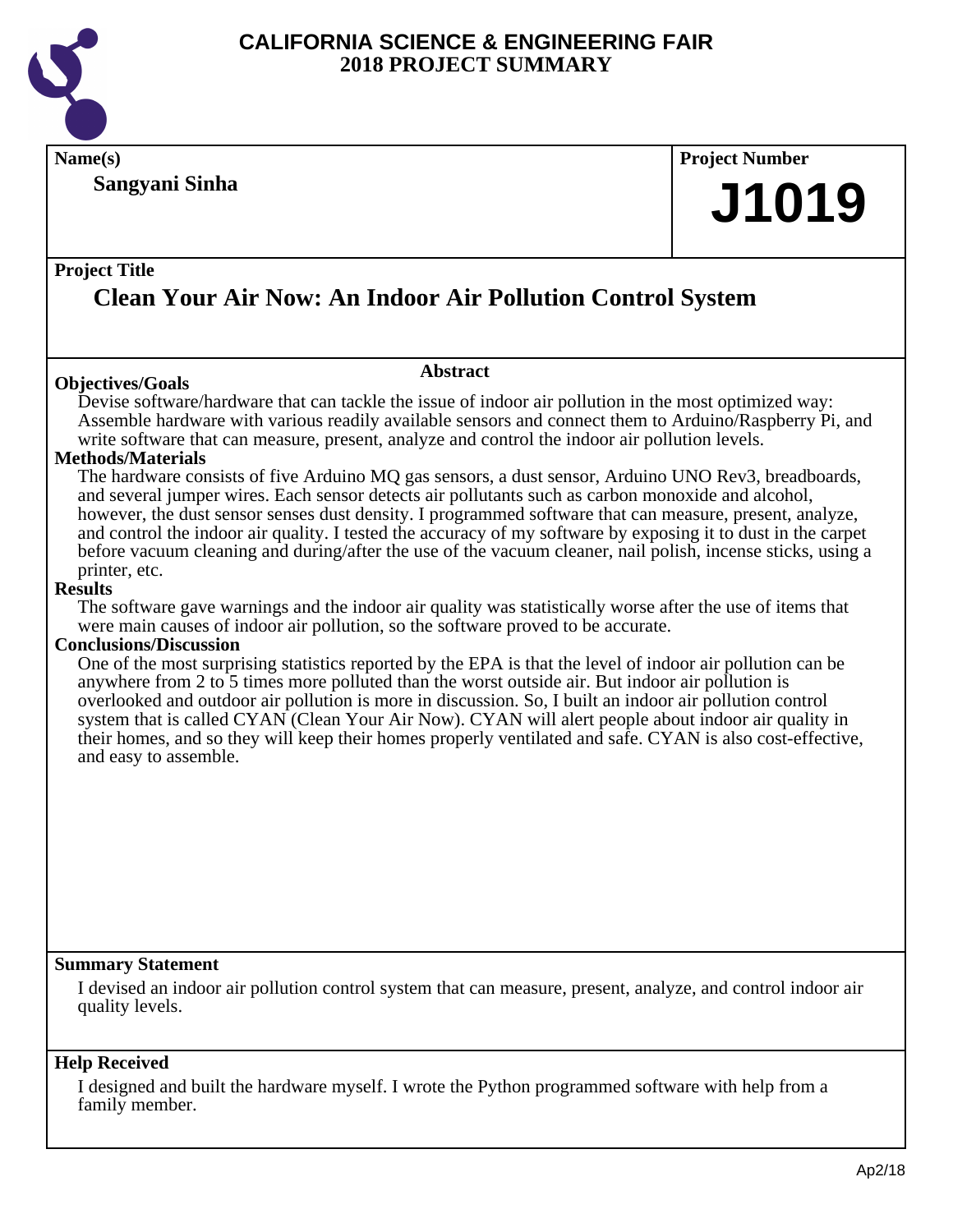

**Lennart R. Stockmanns**

**Name(s) Project Number**

## **J1020**

#### **Project Title**

### **Does the Number of Turns per Inch within a Coil Affect the Speed of an Electric Train?**

#### **Abstract**

**Objectives/Goals** The purpose of this project was to find out whether the number of turns within a coil per inch affects the speed of an electric train traveling through the coil.

My hypothesis is that the train will travel through a coil faster if the turns within this coil are closer together (greater coil density). This is expected because a greater number of turns per length of the train makes a greater magnetic field pushing it forward faster.

#### **Methods/Materials**

In my experiment, I built an electric train consisting of a AAA battery with a front and rear magnet (1cm diameter). The train traveled through two copper coils. I created the coils by wrapping 18 gage bare copper wire around a metal rod then removing the rod. The two copper coils had 13 and 14.5 turns per inch. I measured the time the train traveled through this coils and repeated at least ten times.

#### **Results**

It took the train less time to travel through the coil that had more turns per inch. The average (of ten trials) for the train to travel through the coils of 13 turns/inch and 14.5 turns/inch was 1.336 sec and 1.126 sec. respectively. I calculated the speed to be 0.374 m/s with 13 turns per inch and 0.4 m/s with 14.5 turns per inch.

#### **Conclusions/Discussion**

My hypothesis that the train will travel through a coil faster if the turns within this coil are closer together (greater coil density) was supported by the data, with the train achieving a speed of 0.374 m/s in the coil with 13 turns per inch and a speed of 0.4 m/s in the coil with 14.5 turns per inch. This was expected as a greater number of turns per length of the train makes a stronger magnetic field pushing it forward faster.

#### **Summary Statement**

I showed that the speed of a train made of a battery and front and rear magnets riding through a copper coil depends on the density of the windings in the coil.

#### **Help Received**

I designed the train and my dad helped me building it. I performed the experiments, collected the data and got help in understanding the underlying electromagnetic phenomena from my mom.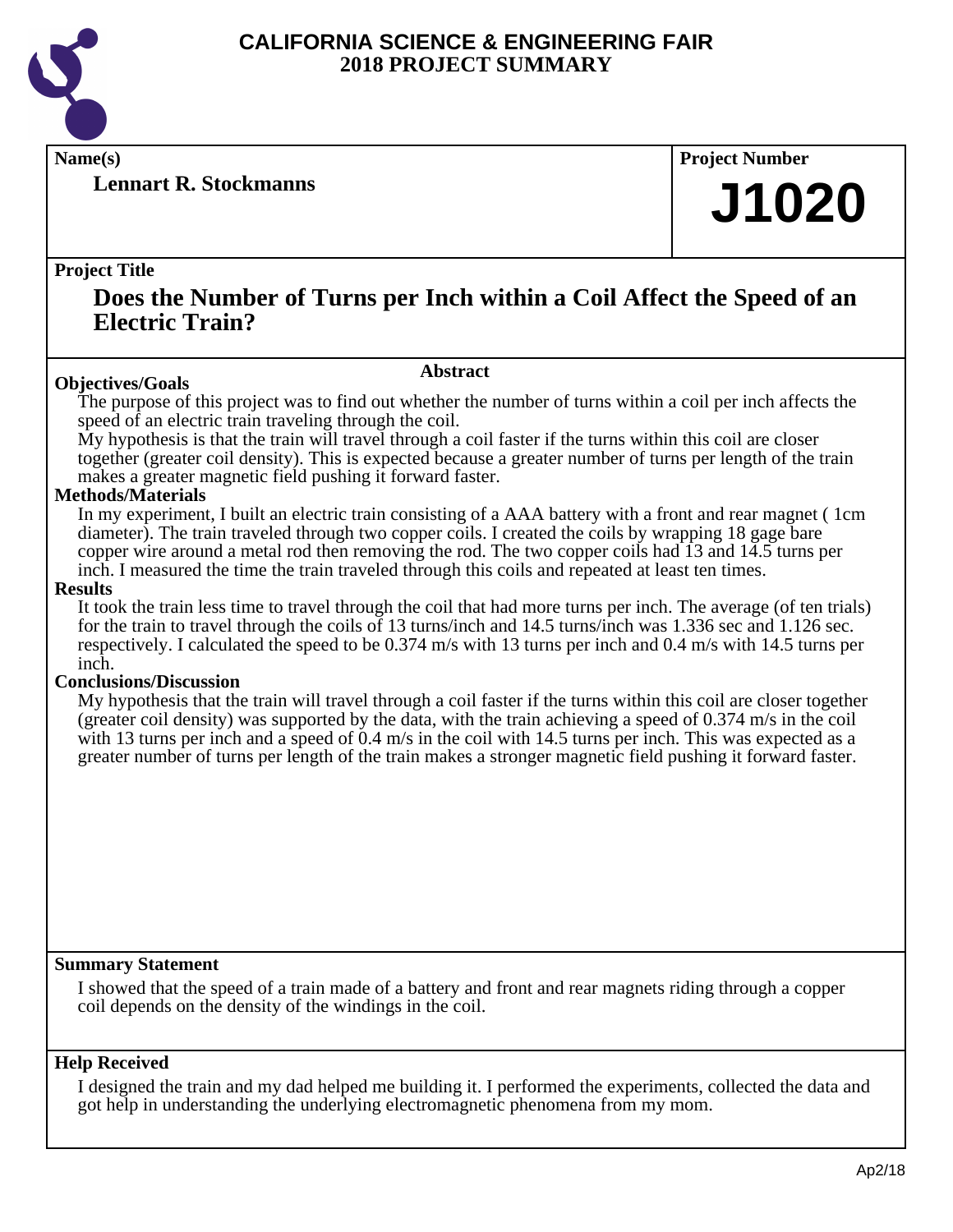

**Minh H. Trinh**

**Name(s) Project Number**

## **J1021**

#### **Project Title**

### **Smart Burglar Alarm System Utilizing Open Source Hardware and Web Services**

#### **Abstract**

**Objectives/Goals** To construct a smart burglar alarm system that is capable of voice recognition using affordable open source electronic hardware, Arduino and Raspberry Pi, and publish the design to be used by the open source community.

#### **Methods/Materials**

My burglar alarm system, built on an Arduino controller board, incorporates a motion sensor which, when detecting motion, will set off an alarm consisting of a loud buzzer and a bright LED light. The alarm can be deactivated by two different ways: (1) entering a secret code through a keypad; or, (2) saying a secret phrase recognized by the Voice Recognition Module powered by the Raspberry Pi and Google Voice Kit. C and Python were used in programming.

#### **Results**

Making the system work reliably and integrating web service APIs were the most challenging parts. Each functionality such as motion detection, voice recognition, and alarm deactivation was first tested separately and then together in the final product. For each round of tests, I refined the code and improved the design until the alarm system became fully functional.

#### **Conclusions/Discussion**

My burglar alarm worked successfully according to my design goals of using open source hardware and low cost electronic components. My use of web service APIs helps add complex functionalities, such as voice recognition (I plan to add face recognition and text messaging in the next version). I published my design on Instructables.com for educational purposes. By combining different technologies and understanding the capabilities of each, I can create something more useful than what a single technology is capable of.

#### **Summary Statement**

I created a functional smart alarm system utilizing different open source hardware technologies and powerful web service APIs capable of providing sophisticated functionalities.

#### **Help Received**

I followed the Engineering Design Process introduced to me by my science teacher. My mom and dad helped me buy the components for the system. My thanks also go to my sister who helped proofread my notebook.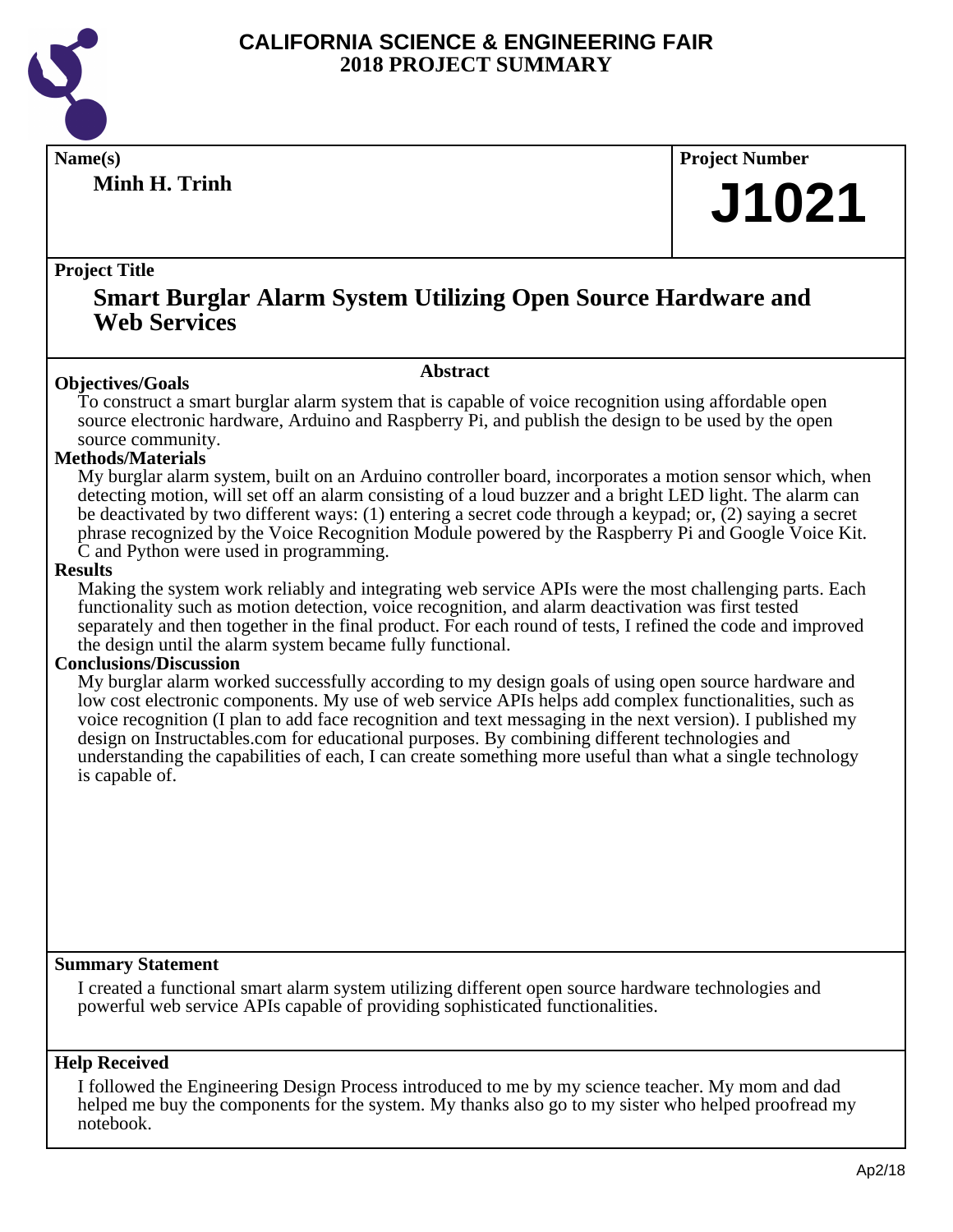

**Name(s) Project Number**

**Jacob S. Vaughan**

**J1022**

#### **Project Title Can Your Wi-Fi Go Any Faster?**

#### **Abstract**

**Objectives/Goals** The goal was to build a parabolic Reflector and test it to see if it boosts the signal strength from a wireless routers antenna.

#### **Methods/Materials**

Materials: Cardboard, aluminum foil, a laptop computer, wireless antenna for the laptop, a wireless router, Wi-Fi connection, an angle chart with angles marked every 15 degrees from -180 degrees to 180 degrees and a computer program that can read the wireless signal strength. Method: I built a parabolic reflector using the cardboard and aluminum foil. I attached the reflector to the wireless antenna and attached both to my laptop. I used the angle template to show me where to aim the parabolic reflector. I took 3 readings of the wireless signal strength at each angle and got the average signal strength. I then recorded and analysed the data.

#### **Results**

My hypothesis was inconclusive because the wireless signal strength got both better and worse with the addition of the parabolic reflector. I expected the signal strength to get better not worse with the parabolic reflector. The signal strength did not get better or worse consistently, which is why I could not definitely state my hypothesis was correct or incorrect.

#### **Conclusions/Discussion**

My results were inconclusive because the wireless signal strength of my control variable without the antenna and reflector was sometimes better and sometimes worse than when the parabolic reflector was attached. However, in two of my experiments the best signal strength was at -30 degrees and in all the experiments when the parabolic reflector was facing -165 degrees the signal was the worst. I think a parabolic reflector would be helpful to people with a bad wireless signal if the reflector was built correctly. I think my reflector may have had some problems because the foil was crinkled and the cardboard in the middle may have blocked some of the signal.

#### **Summary Statement**

My project is about using a parabolic reflector to increase the signal strength given off by a wireless router.

#### **Help Received**

My mother helped me hold the laptop so I could read the signal strength at each angle.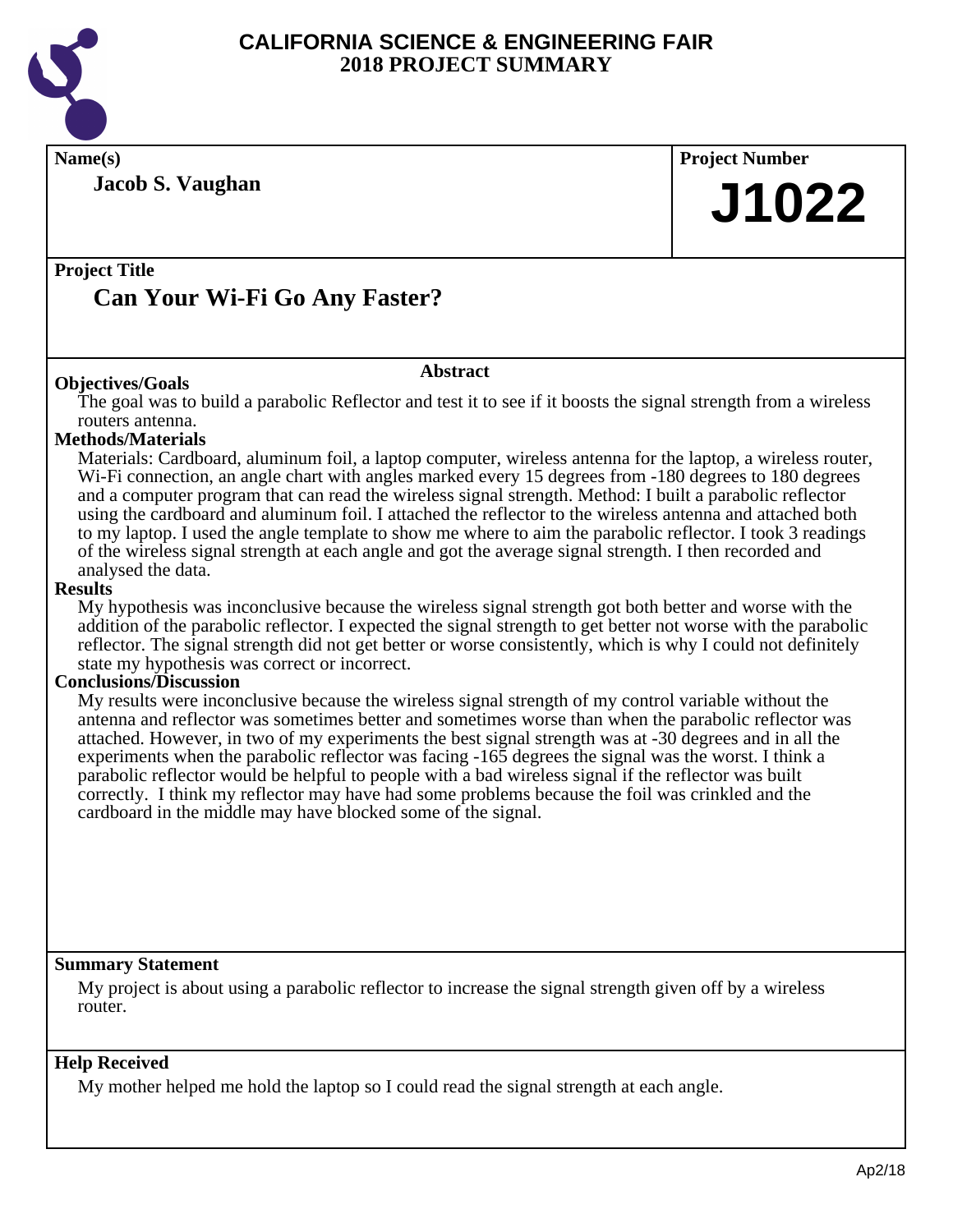

**Anirudh Venkatraman**

**Name(s) Project Number**

## **J1023**

#### **Project Title**

### **Friction Flashlight: Using Body Heat Energy to Power a Portable Flashlight**

#### **Abstract**

**Objectives/Goals** A flashlight is essential tool that is critical whenever a natural disaster occurs. However, what happens if the flashlight runs out of battery or there is no battery charger? The goal of this invention uses body heat that is generated from the heat of your hand instead of batteries to generate enough thermoelectric energy to power a flashlight.

#### **Methods/Materials**

When there is a temperature difference between two sides of a thermoelectric module, a current is created, and can be amplified through a series of transformers in an oscillator circuit. To create this temperature difference, a water cooling system is used, since water has a high heat capacity and is very thermally conductive. For my first prototype I reused the shell of an existing flashlight, cut in half, connected two Peltier tiles in series and attached them with epoxy on a copper plate which was mounted on the flashlight shell. The end wires of the peltier series was attached to the ground and input of the LTC3108 which was then connected to LED bulb. The hollow tube could be filled with water. For the second prototype I created a custom shell with a aluminum tube, aluminum plates with larger hole to fill water, attached peltier tiles on 2 sides of the tube to maximize the capture of heat from hand and powered 2 LED bulbs.

#### **Results**

My second prototype produced an average light intensity of 56 lux and stayed on for 35 seconds. It also weighed 350 grams and took average 6 seconds to light up.

#### **Conclusions/Discussion**

After testing my second prototype numerous times, I consider my invention an overall success because it had met all of the design criteria. My first prototype, on the other hand, works better with air since it is small, compact and more portable and is useful where dim lighting will serve the purpose.

#### **Summary Statement**

My invention will solve the battery-dependency problem by using easily found natural resources - air and water, and body heat to power the flashlight.

#### **Help Received**

Bill Zabor (understanding principles), Neighbor (cutting components), Mrs. Shalini D#Souza - science teacher (overall guidance), Mom (supplies)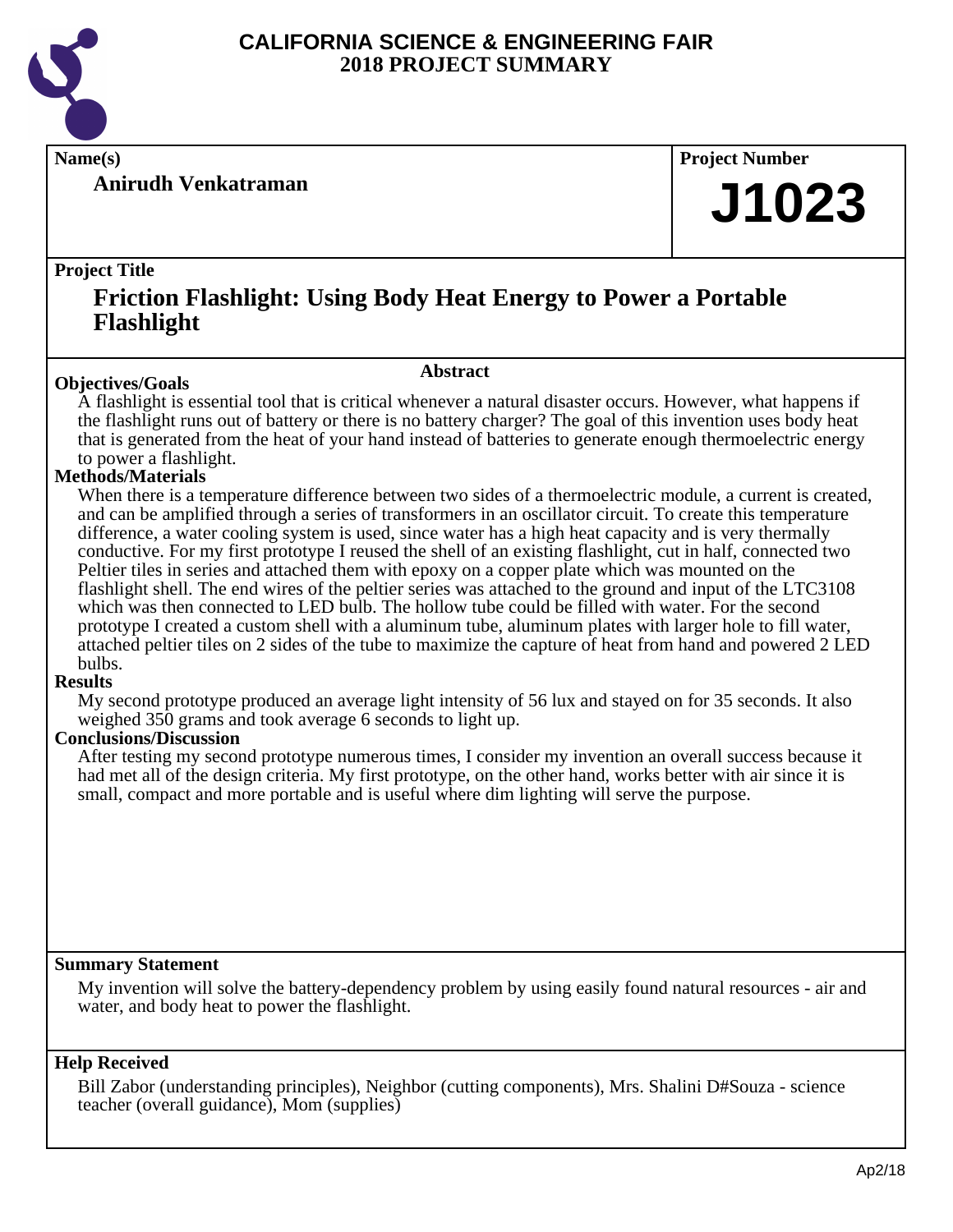

**Name(s) Project Number**

**Michael S. Zeng**

# **J1024**

#### **Project Title**

## **Short and Steady Wins the Race! Exploring Antennas in RC**

#### **Objectives/Goals**

**Abstract**

As a passionate RC hobbyist, I've consistently experienced range issues. The objective of this project is: using readily available resources around me, to create a stronger transmitter antenna of my own design which will improve range of the radio-controlled vehicle I'm building. I also want to test impact that specific factors can have on antenna performance such as material, thickness, length and shape.

#### **Methods/Materials**

Copper and steel wires, RF explorer signal generator, RF explorer spectrum analyzer, multiple SMA connectors and basic tools (wire cutters, pliers, measuring tape and soldering pen). Signal strength was tested for each antenna design from 10ft and 20ft distance with data recorded in dBm.

#### **Results**

Among the 48 different combinations of antenna design I created, not just one, but many outperform the factory-made reference antenna. Best overall performer is ¼ wavelength straight AWG 14 copper antenna - with signal strength 3dB (2 times) stronger than that of the factory-made reference antenna, which results in double the power and 42% improvement in range.

#### **Conclusions/Discussion**

I concluded that standard factory-made transmitter set does come with fairly poor quality antenna performance. With a little more thought into the design, much better performing antenna can be designed at home for RC hobbyists like me.

Some of the general learning I derived from this project include:

1. Material does have an impact on antenna signal strength, copper in general outperforms steel in transmitting strength.

2. No conclusive evidence can be found that length of antenna plays any determining role in signal strength (longer is not necessarily better).

3. Shape of antenna design plays a big part: coil and double coil lead the performance, followed by straight with L-shape lagging far behind.

As I move from terrain vehicles onto drones as my next step of exploration, I believe antenna design will play a much bigger role in drone performance. Further research on more complex designs, antenna placement and orientation, omnidirectional and obstacle overcoming capabilities etc. can be valuable next steps!

#### **Summary Statement**

To address the range issue of standard transmitter set for RC vehicle, I tested and created my own antenna design, which produces signal strength 3dB (2 times) stronger with 42% improvement in range.

#### **Help Received**

I had help from my school science teacher in undering the basics of radio frequency. I had help from my father in learing how to use the signal generator and spectrum analyzer tool. I researched, designed and tested all the antenna performance by myself.